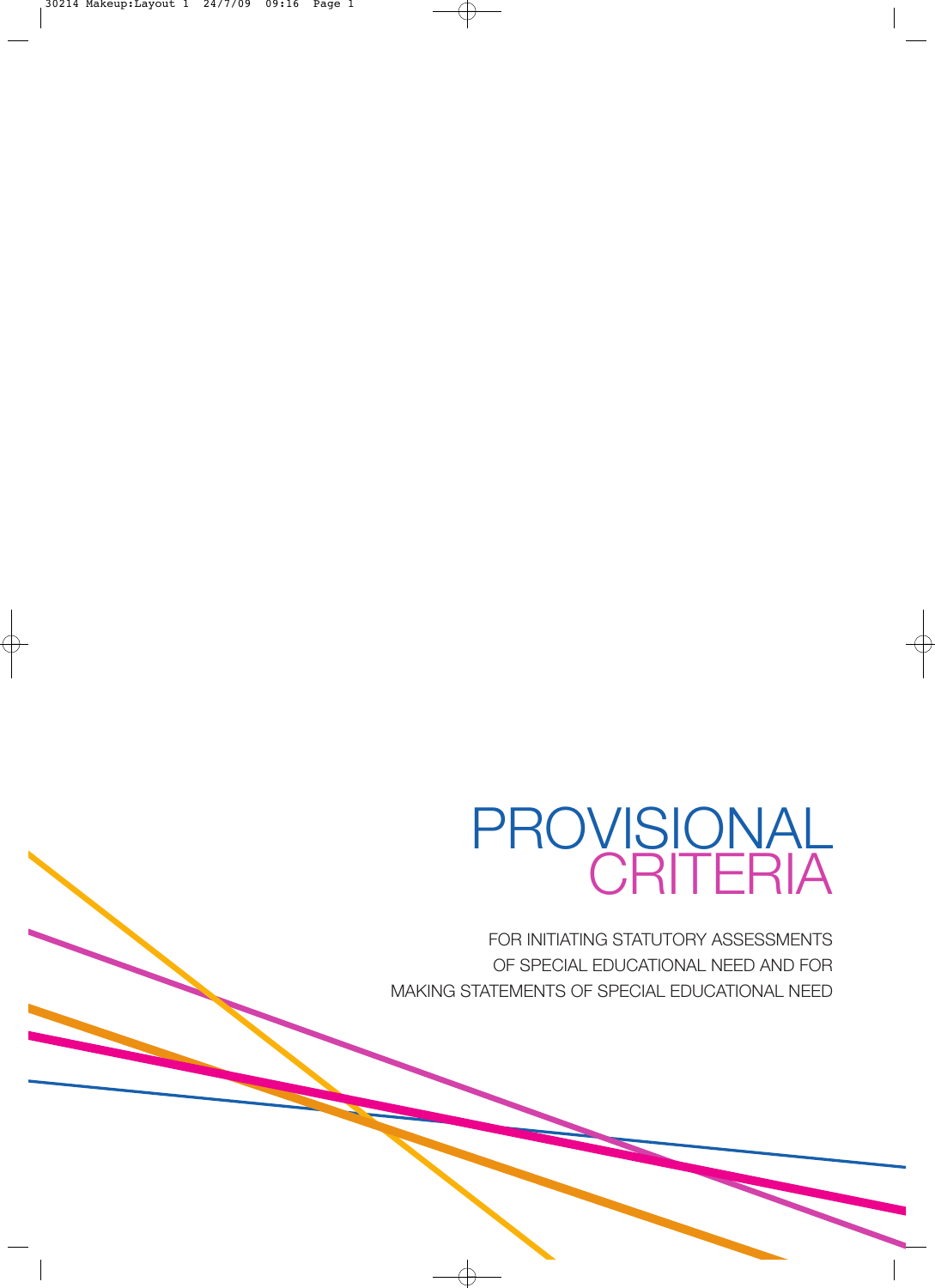# CONTENTS

|          | <b>BACKGROUND</b>                                                                                                                                                                                                          | $\overline{2}$                                     |
|----------|----------------------------------------------------------------------------------------------------------------------------------------------------------------------------------------------------------------------------|----------------------------------------------------|
|          | <b>LEARNING DIFFICULTIES</b>                                                                                                                                                                                               | 5                                                  |
|          | <b>1.1 MODERATE LEARNING DIFFICULTIES</b><br>1.2 SEVERE LEARNING DIFFICULTIES INCLUDING PROFOUND AND MULTIPLE LEARNING DIFFICULTIES<br>1.3 SPECIFIC LEARNING DIFFICULTIES e.g. DYSLEXIA                                    | $5\phantom{1}$<br>$\overline{7}$<br>$\overline{7}$ |
|          | SOCIAL, EMOTIONAL AND BEHAVIOURAL DIFFICULTIES                                                                                                                                                                             | 10                                                 |
|          | PHYSICAL OR MEDICAL DIFFICULTIES                                                                                                                                                                                           | 12                                                 |
| 4        | <b>SENSORY IMPAIRMENTS</b>                                                                                                                                                                                                 | 14                                                 |
|          | <b>4.1 HEARING DIFFICULTIES</b><br><b>4.2 VISUAL DIFFICULTIES</b>                                                                                                                                                          | 14<br>16                                           |
| わ        | <b>SPEECH &amp; LANGUAGE DIFFICULTIES</b>                                                                                                                                                                                  | 18                                                 |
| <b>C</b> | <b>PRE-SCHOOL CHILDREN</b>                                                                                                                                                                                                 | 20                                                 |
|          | <b>COMPLEX INTERACTION OF NEEDS: GUIDANCE ON STATUTORY ASSESSMENT</b>                                                                                                                                                      | 23                                                 |
| S        | <b>APPENDICES</b>                                                                                                                                                                                                          | 25                                                 |
|          | <b>APPENDIX 1: REGIONAL CRITERIA FOR MAKING STATUTORY ASSESSMENTS - REVIEW GROUP</b><br>APPENDIX 2: AREAS OF SPECIAL EDUCATIONAL NEED: DEPARTMENT OF EDUCATION 2005<br>- RECORDING CHILDREN WITH SPECIAL EDUCATIONAL NEEDS | 24<br>24                                           |
|          | <b>APPENDIX 3: COMPARISON OF SPECIAL EDUCATIONAL NEED DESCRIPTORS</b>                                                                                                                                                      | 25                                                 |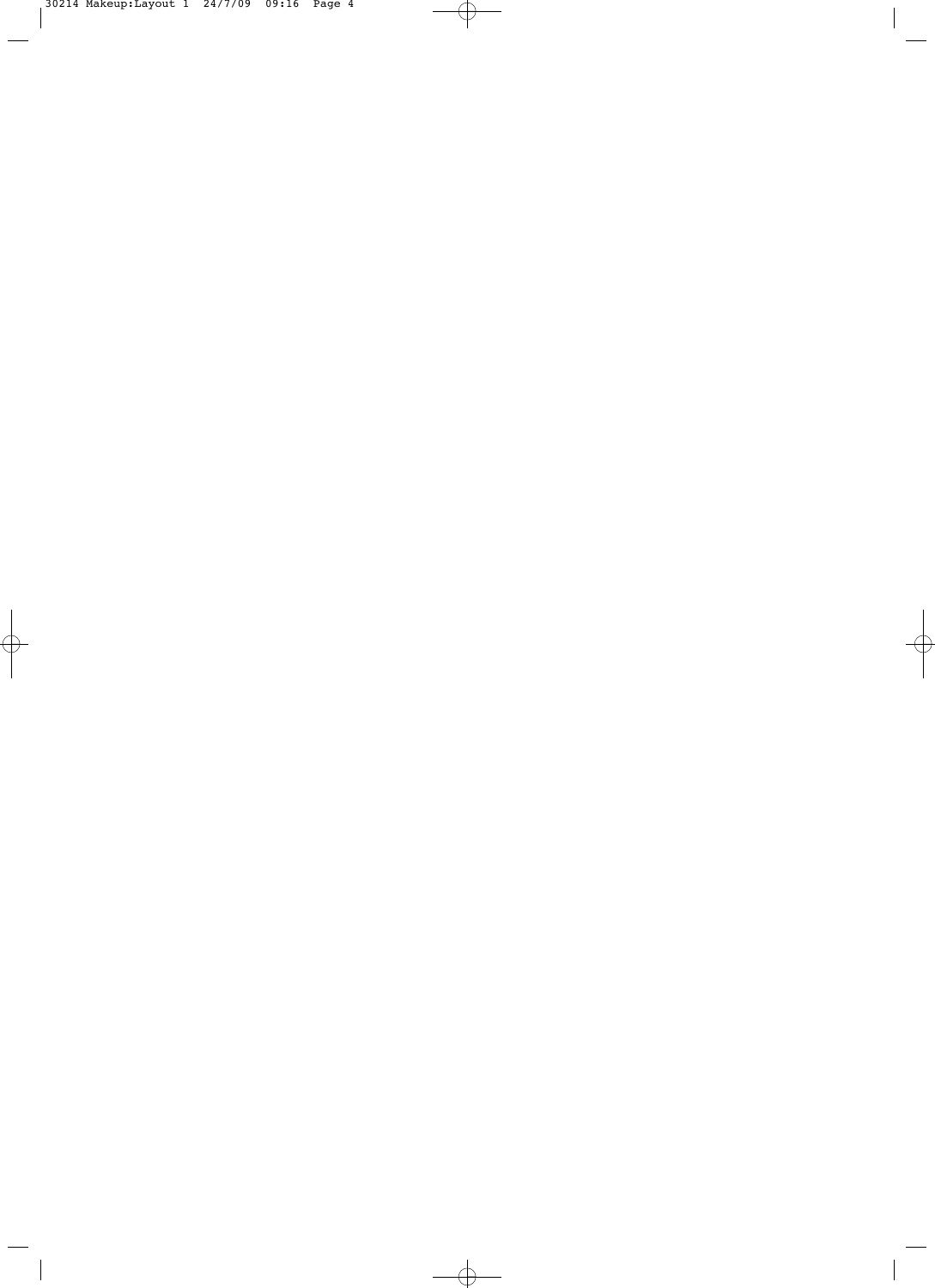## **BACKGROUND**

#### **Context**

The requirement for Education and Library Boards to make arrangements for an assessment of a child's special educational needs is prescribed by legislation – specifically the Education (NI) Order 1996 ("the 1996 Order") and the Special Educational Needs and Disability (NI) Order 2005 (SENDO). In addition each Board has a statutory responsibility to make appropriate provision to meet the special educational needs of any child for whom it maintains a Statement of Special Educational Needs as set out in Article 15 of "the 1996 Order".

Since 1998 the five Boards have applied guidance from the Code of Practice on the Identification and Assessment of Special Educational Needs (Department of Education 1998) (Code of Practice) and subsequently from the Supplement to the Code of Practice (2005) when making decisions about conducting Statutory Assessments and arranging special educational provision. While adhering to the same guidance it has been the case that each Board has been responsible for developing and applying its own criteria for initiating a statutory assessment of a child's special educational need (SEN). In practice Boards have liaised closely in relation to this important matter with the result that the criteria used have, in most cases, been similar across Boards. However in recognising that certain differences had developed over a period of time the Education and Library Boards' 'Association of Chief Executives', in November 2005, established a working group to review the criteria being used with the aim of establishing consistency of practice across all five Boards. The membership of the working group is detailed in Appendix 1.

It is important to note that while this document has been in preparation the Department of Education (DE) has undertaken a Review of Special Educational Needs and Inclusion. While the group has been mindful of this, the recommendations following the review have, at the time of completion of this document, still to be published. The criteria which are detailed in this document have therefore been termed 'provisional' in recognition that they may require amendment should legislative changes be proposed as an outcome of the review.

#### **Introduction**

This document describes in detail the criteria to be applied by Boards when considering requests to make a Statutory Assessment for children with Special Educational Needs (SEN). Boards interpret Special Educational Needs as defined in "the 1996 Order". The criteria are based on guidance provided in Appendix A of the Code of Practice on the Identification and Assessment of Special Educational Needs (CoP) (Department of Education 1998). Article 4 of "the 1996 Order" places a duty on Boards to have regard to the provisions of the Code of Practice. Importantly these criteria should not be viewed as a replacement for, or a departure from, the guidance given in the Code of Practice. The intention in preparing this document is to make explicit the ways in which the Boards will put the guidance from the Code of Practice into operation.

The terms used in this document to describe the various categories of special educational need are those which are used in the Code of Practice. It is the case however that, in 2005, the Department of Education issued guidance on a common set of SEN categories for use by Boards and schools to provide for consistency in SEN information management (Appendix 2). For purposes of clarity, the terms used in the Code of Practice together with the Department's new set of terms are cross referenced in a table included as Appendix 3. All areas and categories of special educational need listed in the 2005 document can be considered using the descriptors provided in the Code of Practice.

Finally it is important to emphasise that the criteria detailed within this document should be considered in conjunction with the 'Good Practice Guidelines' which have been developed by the same working group and adopted by all five Boards. These are intended to support schools in providing, in a succinct format, examples of the reasonable adjustments and relevant and purposeful measures that a school may be able to provide for a pupil with special educational needs. The Guidelines are a reminder that a pupil's needs will, in the first instance, be met by the deployment of the school's own resources at Stages 1 and 2 of the Code of Practice, together with the advice and support of the Board's support services. A school will also be expected to give due regard to the wide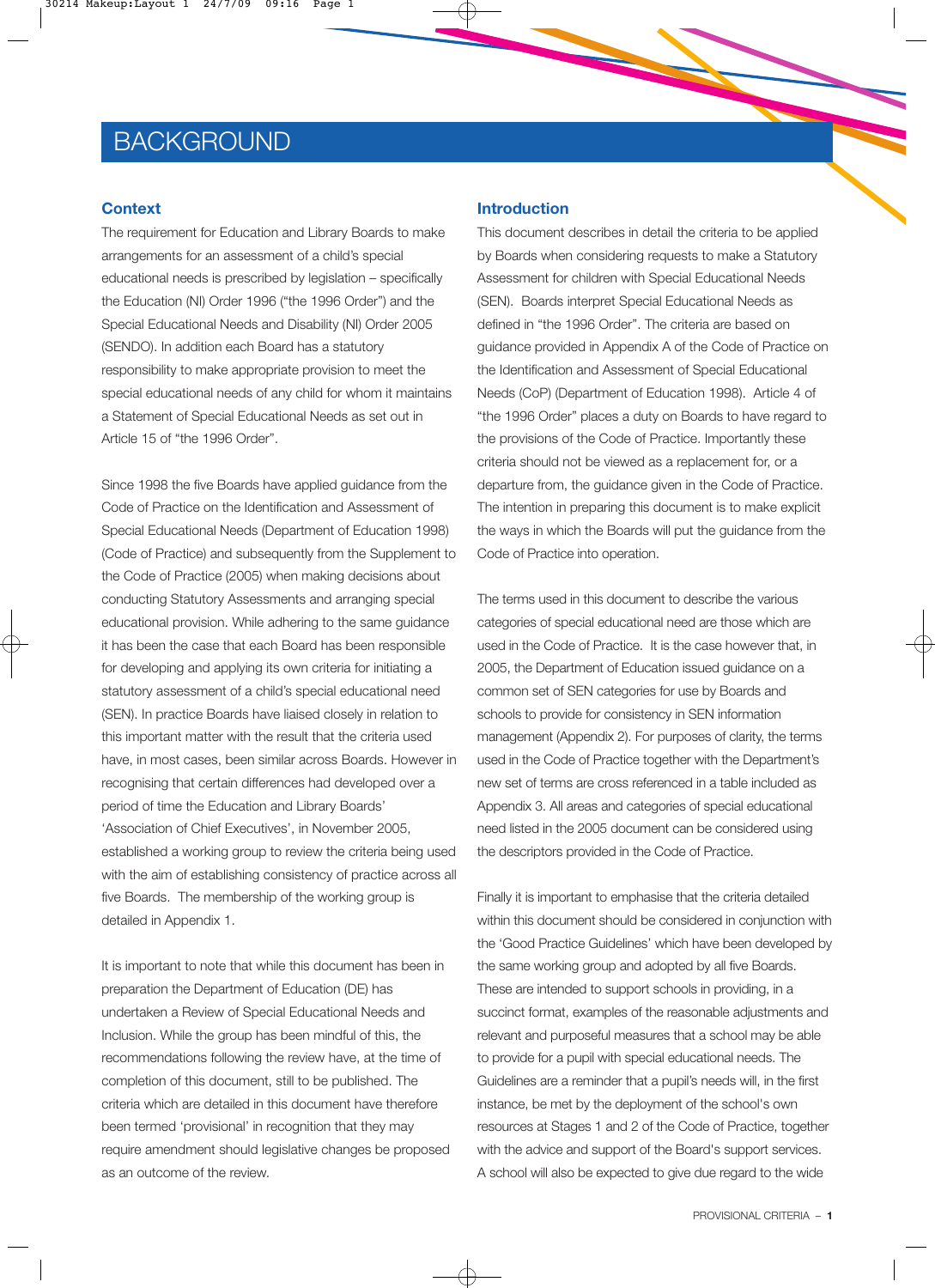## **BACKGROUND**

range of guidance and support materials which have been provided by the Department of Education, Education and Library Boards and voluntary organisations.

#### **The Complex Interaction of Needs**

The criteria in this document are set out in separate sections reflecting eight types of special educational need but in practice it is the case that children often present with more than one type of need. In applying criteria, the Board will, in the vast majority of cases, use those relating to the primary need of the child. In some instances, however, children may present with primary special educational needs that in themselves do not meet criteria for making a Statutory Assessment, but may nevertheless present with a number of difficulties whose complex interaction may be a significant barrier to learning and to accessing the curriculum. Guidance on giving consideration to the complex interaction of needs is provided in Section 7 of this document.

In every case the Education and Library Boards will give very careful consideration on whether to make a Statutory Assessment based on the evidence provided.

#### **Definition of Terms**

For the purposes of this document the definitions used are those contained in Article 3 of the "1996 Order".

A child has "special educational needs" if he has a learning difficulty which calls for special educational provision to be made for him.

A child has a "learning difficulty" if:

- (a) he has a significantly greater difficulty in learning than the majority of children of his age;
- (b) he has a disability which either prevents or hinders him from making use of the educational facilities of a kind generally provided for children of his age in ordinary schools; or
- (c) he has not attained the lower limit of compulsory school age and is, or would be if special educational provision were not made for him, likely to fall within sub-paragraph (a) or (b) when he is of compulsory school age.

A child is not taken as having a learning difficulty solely because the language (or form of language) in which he is, or will be taught, is different from a language (or form of language), which has at any time been spoken in his home.

"Special educational provision" means:

- (a) in relation to a child who has attained the age of two years, educational provision which is additional to, or otherwise different from, the educational provision made generally for children of his age in ordinary schools and
- (b) in relation to a child under that age, educational provision of any kind.

"Child" includes any person who has not attained the upper age limit for school attendance.

"His", "him" and "he" include "her" and "she" in this document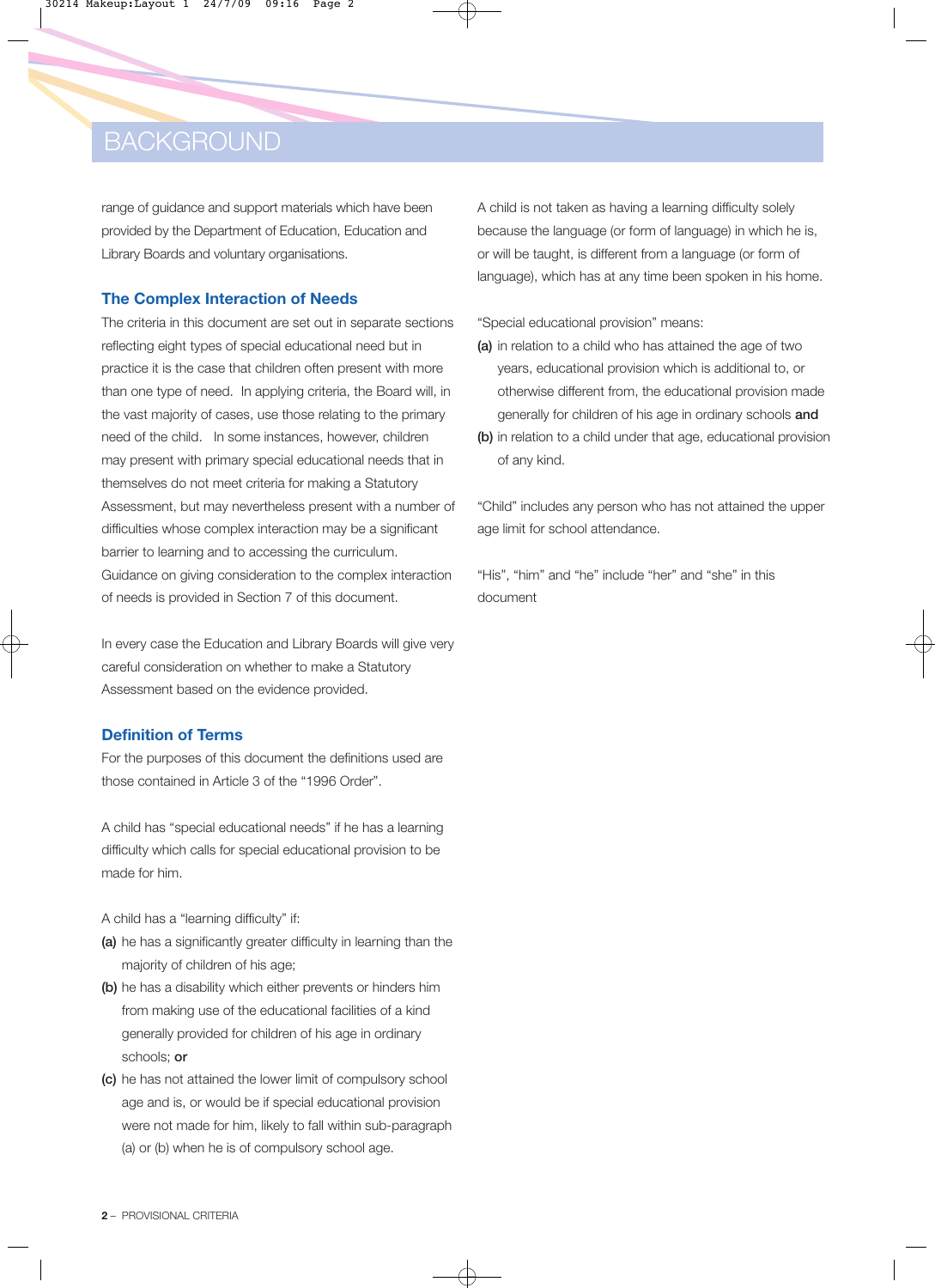## **BACKGROUND**

### **Decision making process for applying the criteria**

The decision making process for determining whether or not the pupil meets the criteria for making a Statutory Assessment is set out in the flowchart below. It is a sequential process. Many children who meet the significant and/or complex threshold (criterion A) will not necessarily be candidates for Statutory Assessment. It may be that the school has not implemented relevant and purposeful measures to address the pupil's needs as required to do so as well as monitoring his/her progress towards the attainment of the targets set. It may be the case that Statutory Assessment is not necessary because the school is able to make reasonable adjustments and/or accommodations to allow the child to access the curriculum at an appropriate level and to take part in the day-to-day activities of the school.

The criteria for making a Statutory Assessment in each category of special educational need are set out in the following pattern and will be met when the balance of evidence presented to and assessed by the Board suggests that:

- A. The child's difficulties are significant and/or complex;
- B. The child's difficulties have not responded to relevantand purposeful measures taken by the school and external specialists; and
- C. The child's difficulties may require special educational provision which cannot reasonably be provided within the resources normally available to schools in the area.

### **Decision making process Flowchart**

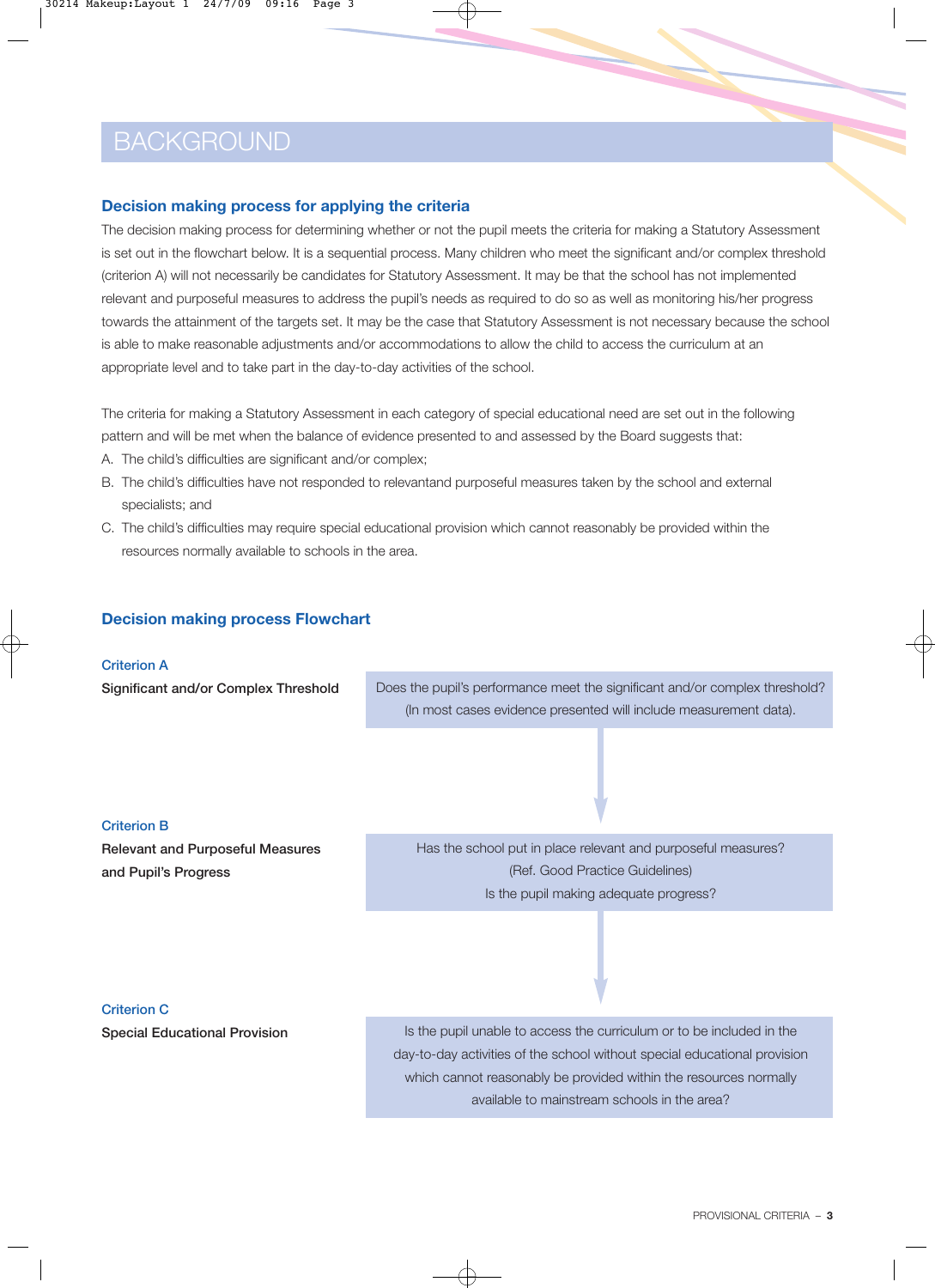## **1** LEARNING DIFFICULTIES

#### **Introduction**

Many pupils, in the course of their school careers, will experience a range of learning difficulties for a variety of reasons. The severity and duration of these will depend on a number of factors including their developmental, educational, social and emotional experiences. It is expected that educational provision can be made for the majority of these pupils within their local mainstream schools without the need for Statutory Assessment. It may be that, in some cases, the school and the pupil will need to be supported by support services provided by the Board at Stage 3 of the Code of Practice. However for a small percentage of pupils it may be necessary to consider Statutory Assessment to ensure that pupils' needs are met.

Included under this heading are children with moderate learning difficulties (MLD), severe learning difficulties (SLD) and profound and multiple learning difficulties (PMLD). Boards will apply the criteria set out below to determine whether to make a Statutory Assessment.

### **1.1**

#### **MODERATE LEARNING DIFFICULTIES (MLD)**

Pupils with moderate learning difficulties will have much greater difficulty than their peers in acquiring literacy and numeracy skills and in understanding concepts. They may also have associated speech and language delay, low selfesteem, low levels of concentration and underdeveloped social skills. All primary and post-primary schools can expect to have pupils with these sorts of difficulties. In most cases the school will provide for their needs by differentiating the curriculum; by providing special needs support from within their own resources; and, in some cases, by additional support provided at Stage 3 of the Code of Practice by Board support services.

#### **Criteria for making a Statutory Assessment**

Except in exceptional circumstances, any request for Statutory Assessment will only be considered if the Board is satisfied that attempts have been made to address the pupil's needs at Stages 1-3 of the Code of Practice (ref. Good

Practice Guidelines). It is expected that any such request will be supported by appropriate evidence, including Education Plans implemented and reviewed at Stages 2 and 3.

The Board will consider very carefully the case for a Statutory Assessment of a pupil's special educational needs where the balance of the evidence presented to and examined by the Board suggests that all of the following conditions are satisfied:

- **–** the pupil's learning difficulties are significant and/or complex (see paragraph A below) and
- **–** they have not responded to relevant and purposeful measures taken by the school and any external specialists and/or support services involved. (see paragraph B below) and
- **–** the pupil's difficulties may call for special educational provision all of which cannot reasonably be provided within the resources normally available to mainstream schools in the area (see paragraph C below).

#### A. The pupil's difficulties are significant and/or complex

The determination of whether or not a pupil's learning difficulties are significant and/or complex will depend primarily, but not exclusively, on his/her performance on standardised measures of general ability and educational attainment. Pupils whose performance falls within the lowest 2% of his/her age group on such tests will be regarded as having difficulties which are significant and/or complex.

B. The Board will be likely to conclude that the pupil's learning difficulties are not being met by relevant and purposeful measures if clear evidence is presented that:

- **–** the school has employed appropriate individualised educational planning and teaching strategies and
- **–** has applied advice from appropriate external specialists and, despite these measures
- **–** the child is not making adequate progress (see section below on 'adequate progress') or
- **–** there remain significant social, emotional or behavioural problems associated with the learning difficulty.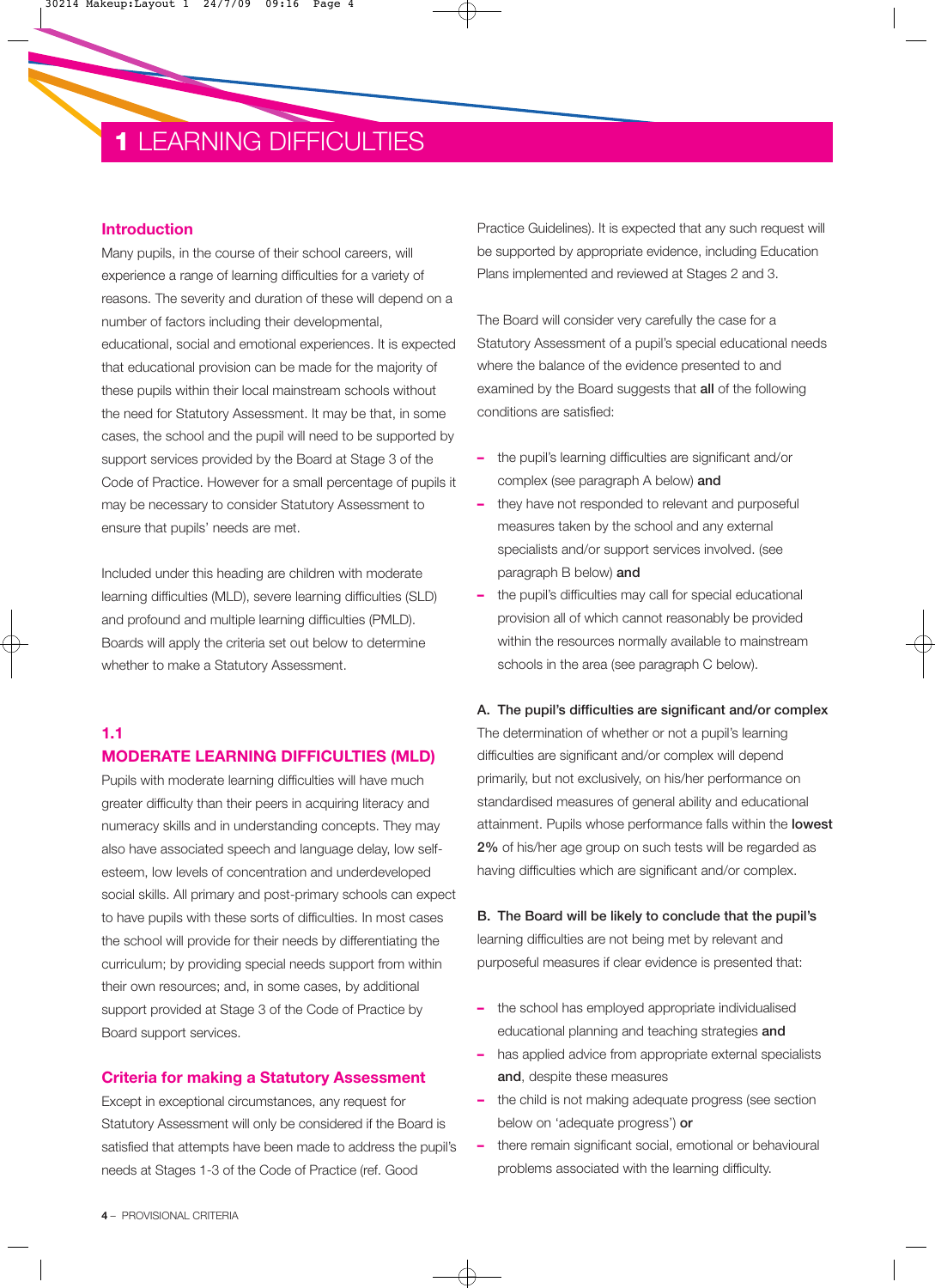### **Operational Indicators**

Except in exceptional circumstances, it will be expected that there will be clear evidence that the school has taken the action as outlined in the Good Practice Guidelines, including that detailed below.

- 1. The school has obtained an assessment by an Educational Psychologist and support from other Board support services (if available) and has provided evidence that they have implemented suggestions/ recommendations following such assessment/support.
- 2. The school has drawn up a relevant individualised Education Plan for the pupil which takes account of suggestions and recommendations made by support services and has monitored and reviewed the pupil's progress towards the attainment of the objectives detailed in the plan over two review periods.
- 3. The school has provided evidence that class teaching has been differentiated for the pupil.
- C. The Board will be likely to conclude that the pupil requires special educational provision, which cannot reasonably be provided within the resources normally available to mainstream schools in the area, if:
- **–** the pupil requires some forms of equipment that are not normally available to mainstream schools in the area or
- **–** the pupil requires a level of support beyond that which can realistically be expected from the school or
- **–** the provision required is normally only available within a special unit or special school.

#### Operational Indicators

1. The school has provided evidence that it has made reasonable adjustments and/or accommodations to facilitate access to the curriculum and has provided evidence that, despite their best efforts, the pupil is having major difficulty accessing the curriculum.

- 2. The school has provided evidence that it has made reasonable adjustments and/or accommodations to allow the pupil to take part in the day-to-day activities of the school and has provided evidence that, despite their best efforts, the pupil is unable to participate in a meaningful way in a significant number of day-to-day activities.
- 3. There may be evidence that the pupil is demonstrating a level of frustration or personal distress which indicates that the demands of the curriculum or inclusion in an ordinary school setting are creating significant difficulty for the pupil.

#### **Adequate progress**

The outcomes for the individual child which are chosen as indicative of adequate progress should be challenging but realistic. Within this context "adequate progress" can be defined in the following ways:

- **–** the adequacy of a pupil's progress can be judged against progress made by his peers, ie. progress is adequate which closes the gap in attainment between the pupil and his peers, prevents the gap growing wider, or maintains his position relative to peers starting from the same attainment baseline or
- **–** progress can also be judged by comparing the pupil's progress in areas of difficulty with his progress in areas of relative strength i.e. progress is adequate if the gap between the areas of difficulty and strength is closing or is not widening or
- **–** progress is adequate if it matches or betters the pupil's previous rate of progress; ensures access to the Northern Ireland Curriculum; is likely to lead to accreditation and is likely to lead to participation in further education, training or employment or
- **–** adequate progress is that which maintains or increases participation, social inclusion and emotional well-being and minimises or reduces the time spent away from the mainstream classroom or school.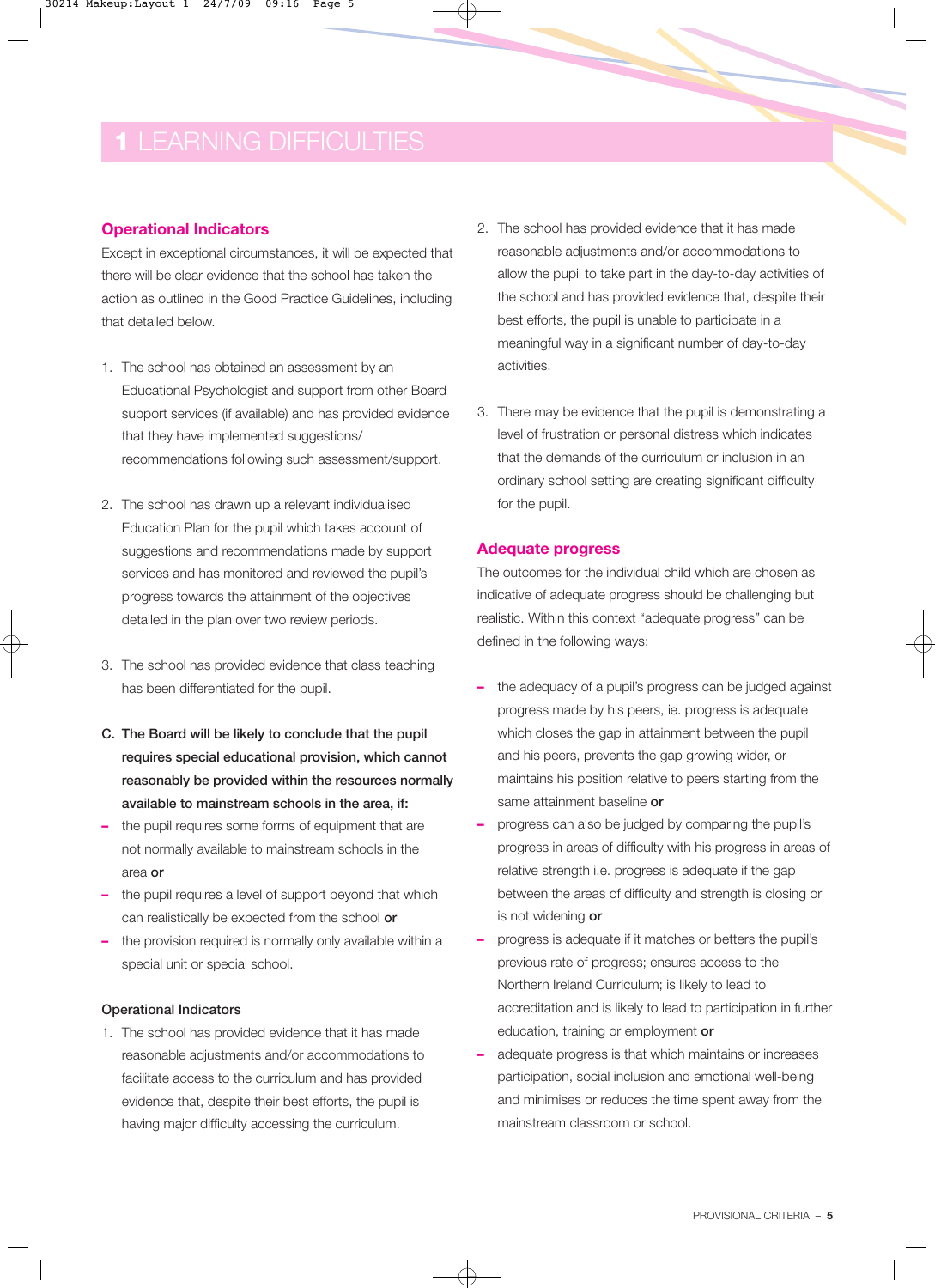#### **1.2**

### **SEVERE LEARNING DIFFICULTIES (SLD) INCLUDING PROFOUND AND MULTIPLE LEARNING DIFFICULTIES (PMLD)**

Educational provision appropriate to a child with severe learning difficulties can include mainstream education with support, special unit or special school placement. The needs of each child will be considered individually, taking account of parental preference. Children with severe learning difficulties would normally have the following characteristics:

- **–** psychometric guidelines suggest cognitive ability/intelligence quotient/developmental quotient of less than 55 i.e. at or below the 0.1 percentile and any or all of the following apply:
- **–** assessment indicates that the child is working towards or within Level 1 of the Northern Ireland Curriculum and progress suggests he is likely to remain at this level in the foreseeable future.
- **–** the child experiences great difficulty in communication with other children and adults.
- **–** the child has significant difficulty in the acquisition of social/emotional/physical independence.
- **–** the child displays excesses of behaviour which will hinder his learning and/or that of his peers.

### **1.3 SPECIFIC LEARNING DIFFICULTIES (FOR EXAMPLE DYSLEXIA)**

Specific Learning Difficulties (Literacy): Criteria for Pupils of Average or Higher Ability

#### **Introduction**

Some pupils may have significant difficulties in reading, writing or spelling, which are not typical of their general level of performance, especially in other areas of the curriculum. They may gain some skills in some subjects quickly and demonstrate a high level of ability orally, yet may encounter sustained difficulty in gaining literacy skills.

Such pupils can become severely frustrated and may also have emotional and/or behavioural difficulties.

The Board will consider very carefully the case for a Statutory Assessment of a pupil's special educational needs where the balance of the evidence, presented to and examined by the Board, suggests that the pupil's specific learning difficulties and/or disabilities:

- **–** are significant and/or complex (see paragraph A below) and
- **–** have not been met by relevant and purposeful measures taken by the school and external specialists (see paragraph B below) and
- **–** may call for special educational provision all of which cannot reasonably be provided from within the resources normally available to mainstream schools in the area (see paragraph C below).

In most circumstances provision for pupils with specific learning difficulties will be made at Stages 1 to 3 of the Code of Practice with the resources normally available to mainstream schools without the need for a Statutory Assessment or Statement of Special Educational Needs.

### **Provision at Stages 1 and 2 of the Code of Practice**

Needs will, in the first instance, be met by the deployment of the school's own resources at Stages 1 and 2 of the Code of Practice, together with the advice and support of the Board's support services. A school will also be expected to give due regard to the wide range of guidance and support materials which have been provided by the Department of Education, Education and Library Boards and voluntary organisations in addition to taking cognizance of the 'Good Practice Guidelines'. The school should facilitate the pupil's access and response to the curriculum through the use of adapted reading materials and/or alternative recording techniques including information technology, to involve the parents and pupil as fully as possible and to implement, monitor and review the pupil's Education Plans.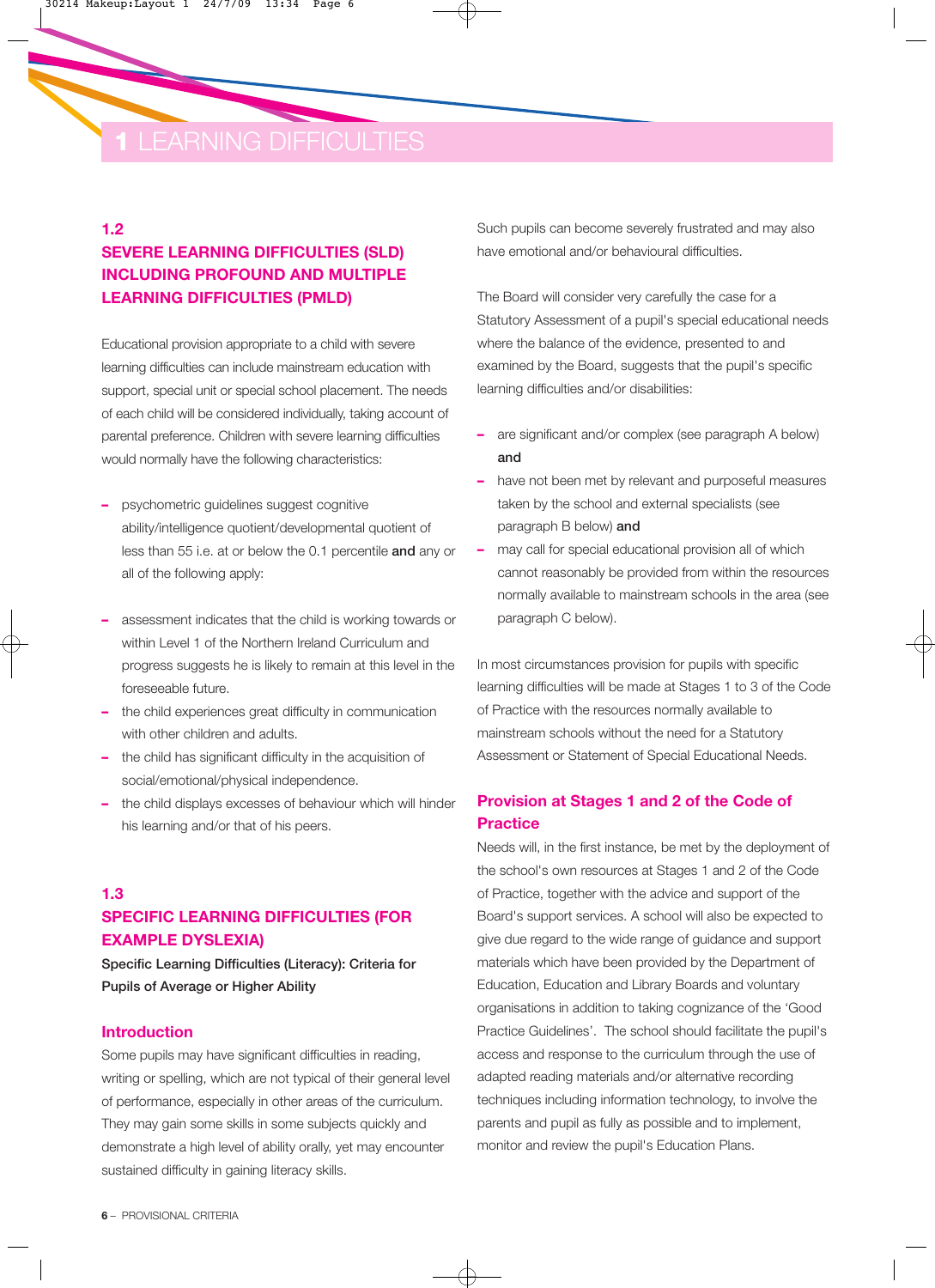#### **Provision at Stage 3 of the Code of Practice**

Where accurate and fluent word reading or reading comprehension or spelling continues to develop very incompletely and the problem remains severe and persistent, despite clear and consistently delivered support from school staff, the Board will make additional provision available to schools at Stage 3 of the Code of Practice using the following criteria.

#### Criteria for access to Stage 3 Provision:

In relation to ability, attainment and the degree of specific learning difficulty, Boards will expect all of the following criteria to be met at Stage 3 of the Code of Practice:

- IQ: Standardised test results which indicate that cognitive functioning lies at or above the 25th centile, i.e. an IQ of 90 or above. Discrepancy: A discrepancy is demonstrated between expected and actual attainments in standardised tests of word reading or reading comprehension or spelling\* large enough to be expected to occur in only 2% or fewer of pupils of that age and intelligence. Standardised Scores: Standardised test scores for word reading, reading comprehension or spelling\* are less than 85.
- Reading or Spelling Age\*: Standardised test scores indicate that word reading age or reading comprehension age or spelling age is below 9 years.
- \* *The major qualifying criteria for direct teaching support are word reading and reading comprehension. In circumstances where spelling attainment is the only qualifying criterion, Boards will normally offer advisory support to the school in order to help staff to formulate an appropriate spelling programme. The expectation is that additional provision, made available by the Board at Stage 3 of the Code of Practice, will be incorporated into further individualised education planning, monitoring and review provided by the school.*

#### Criteria for making a Statutory Assessment:

It is expected that it will only be necessary for a Board to make a Statutory Assessment in exceptional circumstances i.e. where literacy has developed very incompletely and the problem has remained severe and persistent despite:

- **–** appropriate learning opportunities and
- **–** support from school staff and
- **–** provision by Board support services at Stage 3 of the Code of Practice.

As access and response to the curriculum are taken to be central issues, in such cases the pupil's levels of attainment in literacy will continue to impair severely his or her ability to gain access and/or to respond to a well-differentiated curriculum.

Boards will apply criteria in line with those set out in the Code of Practice, Appendices A6 to A9, in order to determine whether a Statutory Assessment is appropriate.

A. The Board will be likely to consider the pupil's specific learning difficulties to be significant and/or complex if all of the following apply:

#### IQ

**–** Standardised test results indicate that cognitive functioning lies at or above the 25th centile, i.e. an IQ of 90 or above and

#### Reading Age

**–** the pupil's word reading or reading comprehension age is below 8 years and

#### **Discrepancy**

**–** a discrepancy is demonstrated between expected and actual attainments in standardised tests of word reading or reading comprehension large enough to be expected to occur in only 2% or fewer of pupils of that age and intelligence and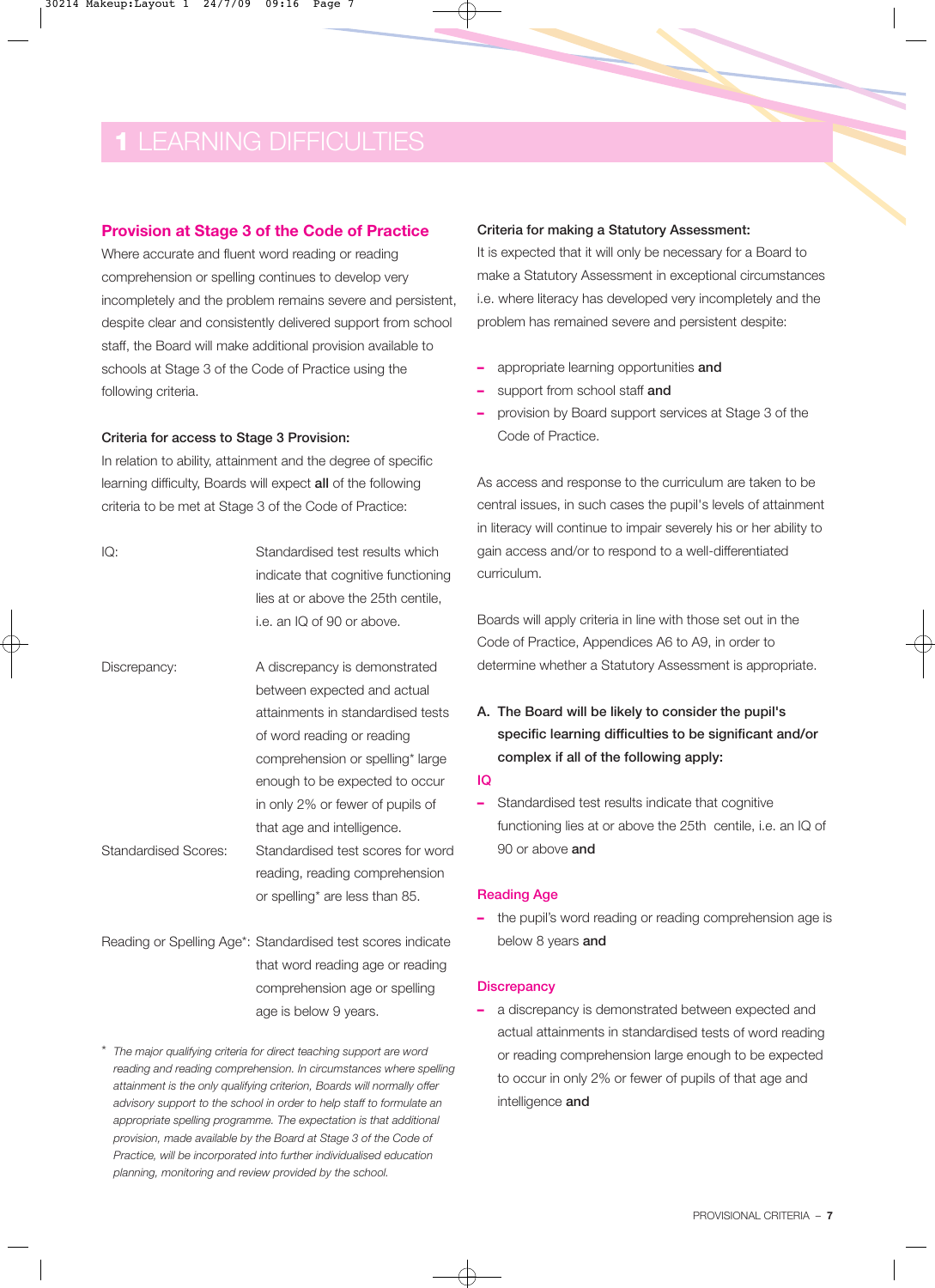#### Standardised score

- **–** the pupil's attainment falls within the lowest 2% of his age group (i.e. a Standardised Score of 70 or less in word reading or reading comprehension).
- B. The Board will be likely to conclude that the pupil's specific learning difficulties are not being met by relevant and purposeful measures if clear evidence is presented that:
- **–** the school has employed appropriate individualised educational planning and teaching strategies (ref. Good Practice Guidelines) and
- **–** has applied advice from appropriate external specialists and despite these measures
- **–** the child is not making adequate progress (see section below on 'adequate progress') or
- **–** there remain significant social, emotional or behavioural problems associated with the specific learning difficulty.
- C. The Board will be likely to conclude that the pupil requires special educational provision, which cannot reasonably be provided within the resources normally available to mainstream schools in the area if:
- **–** the pupil requires equipment that is not normally available to mainstream schools in the area or
- **–** the pupil requires a level of support beyond that which it is realistic to expect from the resources available within the school or to the school from support services provided by the Board at Stage 3 of the Code of Practice or
- **–** the provision required is normally only available within a special school or special unit.

#### **Adequate progress**

"Adequate progress" will vary for different pupils according to the individual context. However, the preferred definition in any situation will be one that reflects the fact that the educational programme for the pupil is based on realistic but challenging objectives.

Progress may be judged to be adequate in any of the following circumstances:

- **–** the gap in attainment between the pupil and peers is closing, the gap is prevented from growing wider, or the position relative to peers starting from the same attainment baseline is maintained or
- **–** the gap between the pupil's attainments and those expected of him or her, as indicated by consensus among those who have taught and observed the pupil, including his or her parents, is reducing or at least not getting bigger or
- **–** the gap between the pupil's areas of difficulty and areas of strength is closing or is not widening or
- **–** progress matches or betters the pupil's previous rate of progress or
- **–** the pupil's progress ensures access to the Northern Ireland Curriculum at levels appropriate to his or her Key Stage or
- **–** the pupil's progress is likely to lead to accreditation and to participation in further education, training or employment.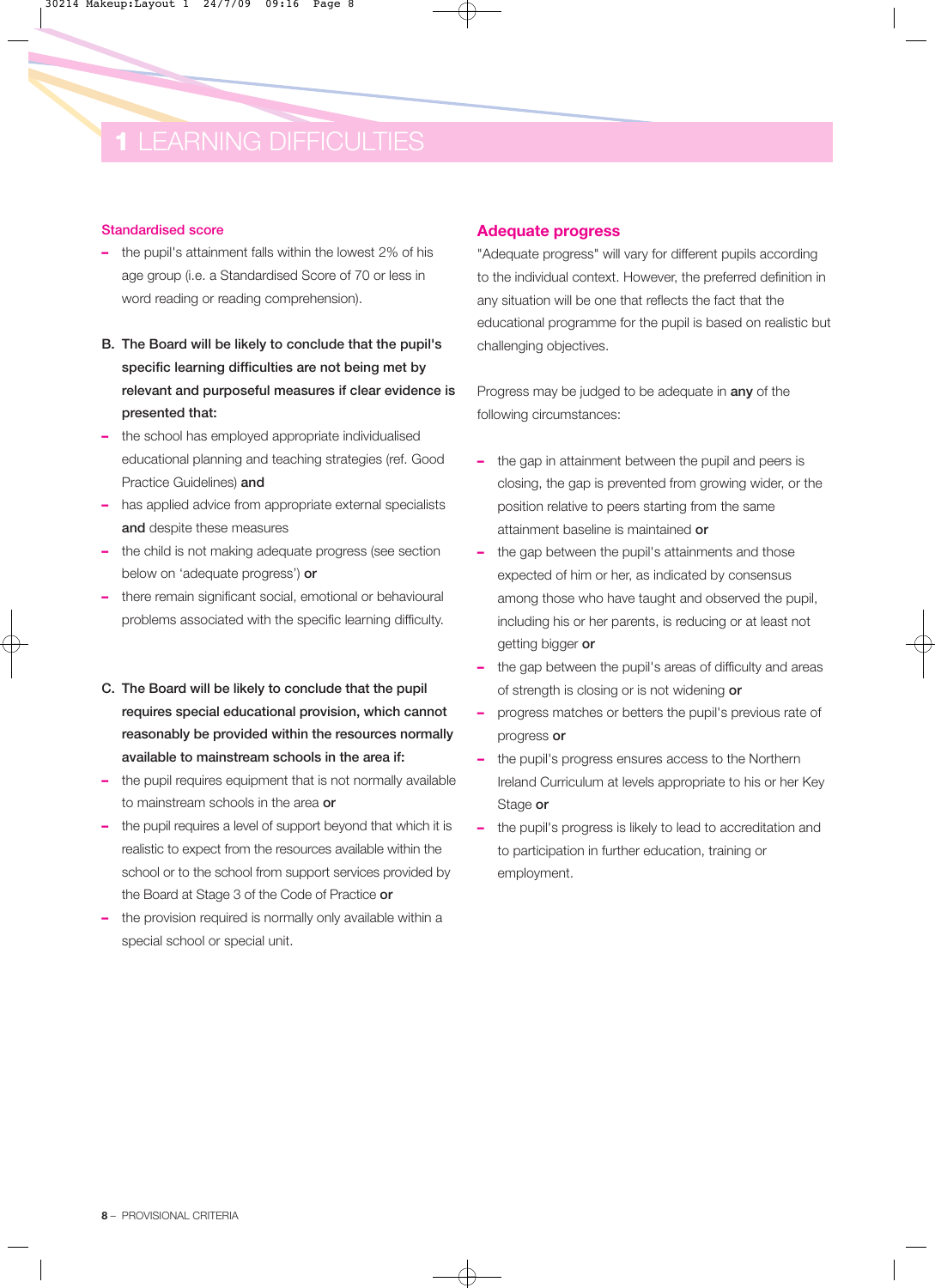## **2** SOCIAL, EMOTIONAL AND BEHAVIOURAL DIFFICULTIES

#### **Introduction**

Pupils with Social, Emotional and Behavioural Difficulties (SEBD) have learning difficulties as defined within the Code of Practice. They may fail to meet expectations in school and in some, but by no means all cases, may disrupt the education of others. Such difficulties may result, for example, from abuse or neglect, physical or mental illness, sensory or physical impairment, a specific learning difficulty or psychological trauma. In some cases they may arise from, or be exacerbated by, circumstances within the school environment. They may become apparent in a wide variety of forms, sometimes depending on the age of the child including withdrawn, depressive or suicidal attitudes, obsessional preoccupation with eating habits, school phobia, substance misuse, disruptive, anti-social and uncooperative behaviour and frustration, anger and threat of or actual violence. They may be associated with other learning difficulties.

### **Provision at Stages 1 to 3 of the Code of Practice**

Needs will, in the first instance, be met by the deployment of the school's own resources at Stages 1 and 2 of the Code of Practice, together with the advice and support of the Board's support services. A school will also be expected to give due regard to the wide range of guidance and support materials which have been provided by the Department of Education, Education and Library Boards and voluntary organisations in addition to taking cognizance of the 'Good Practice Guidelines'.

In most circumstances therefore provision for pupils with social, emotional and behavioural difficulties will be made by schools, Boards and/or Health and Social Care Trusts at early stages of the Code of Practice without the need for a Statutory Assessment. Examples of such provision may include:

- **–** support from the school SENCO and/or Pastoral Care Team;
- **–** modification of the curriculum and behaviour strategies;
- **–** an individualised Risk Management Plan informed by a detailed Risk Assessment;
- **–** advice and/or outreach teaching from a specialist teacher for pupils with social, emotional and behavioural difficulties;
- **–** assessment, advice and support from:-
	- **–** an Educational Psychologist
	- **–** the Child and Adolescent Mental Health Services (CAMHS) and/or other Health and Social Care Agencies;
- **–** advice and support from a relevant Board service;
- **–** short term placement in a unit or centre for pupils with social, emotional and behavioural difficulties;
- **–** placement on an Education Otherwise than at School (EOTAS) programme;
- **–** peripatetic teaching and/or advice from a teacher of children with learning difficulties such as literacy difficulties where this is an associated special educational need;
- **–** an individualised Educational Plan with targets, teaching and behaviour management strategies to support the pupil's individual needs.

#### **Criteria for making a Statutory Assessment**

The Board will consider very carefully the case for a Statutory Assessment of a pupil's special educational needs where the balance of the evidence presented to and assessed by the Board (ref. Good Practice Guidelines) suggests that the pupil's learning difficulties and/or disabilities:

- **–** are significant and/or complex (see paragraph A below) and
- **–** have not been met by relevant and purposeful measures taken by the school and external specialists (see paragraph B below) and
- **–** may call for special educational provision all of which cannot reasonably be provided within the resources normally available to mainstream schools in the area (see paragraph C overleaf).

Careful consideration will, therefore, be given by Boards to the need for a Statutory Assessment in circumstances where it is clear that **all** of the following conditions are satisfied.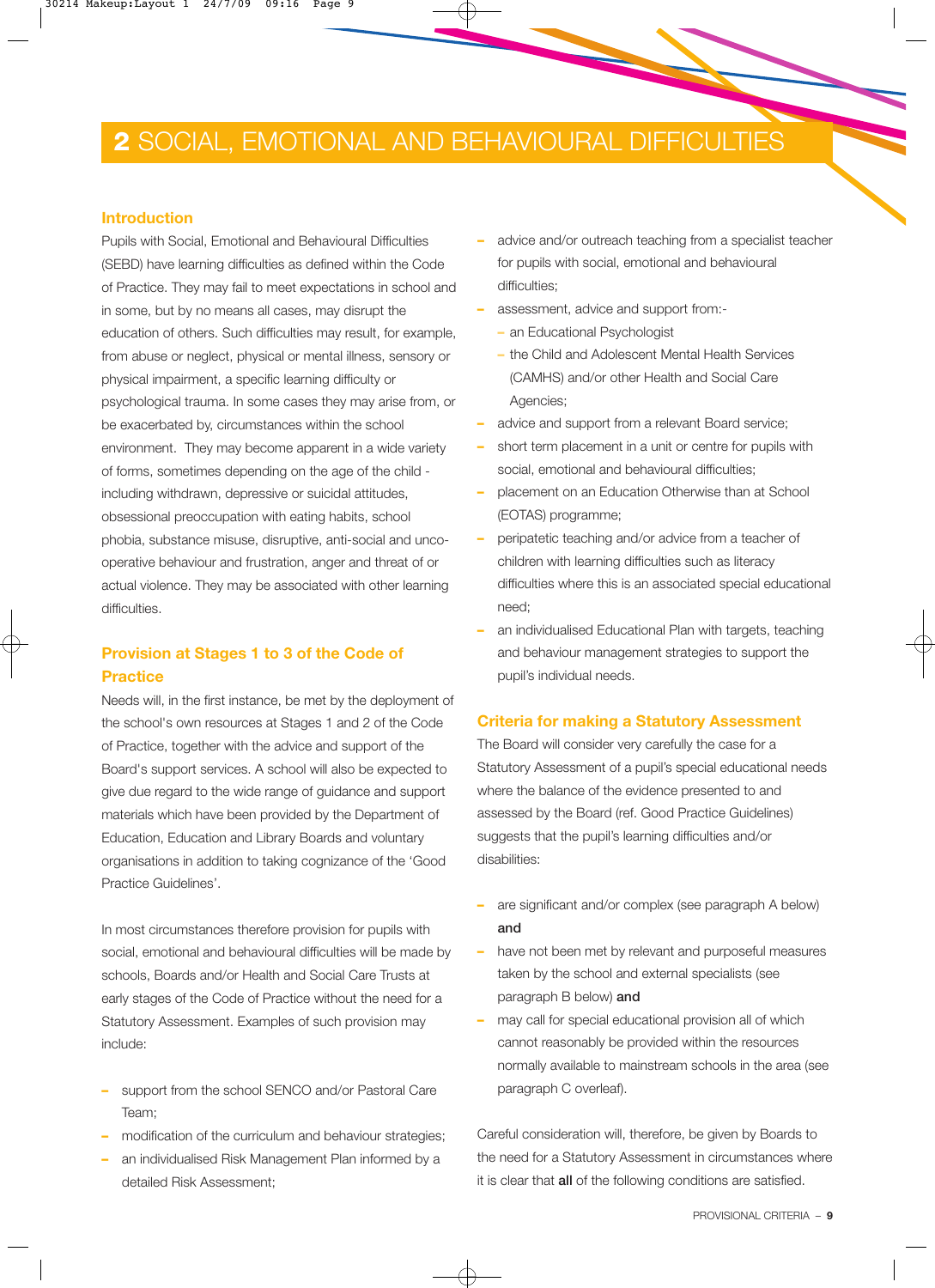A. The pupil's difficulties are significant and/or complex The Board will be likely to consider the pupil's difficulties to be significant and/or complex where one or more of the following apply:

- **–** the pupil displays a pattern of unpredictable, bizarre, obsessional, violent or severely disruptive behaviour;
- **–** the pupil is unusually withdrawn, lacks confidence and/or is unable to form purposeful and lasting relationships with peers and adults;
- **–** the emotional and behavioural difficulty is associated with problems such as significant difficulties with social interaction and inclusion;
- **–** in order to participate meaningfully and safely in school activities and with minimal risk to himself and others, the pupil requires a level of support beyond that which can be reasonably provided within the resources available to the school;
- **–** the pupil's attainments as a result of his SEBD are significantly lower than those of most pupils of similar age e.g. performance on Northern Ireland Curriculum assessments are outside the expected range;
- B. The Board is likely to conclude that the pupil's learning difficulties are not being met by relevant and purposeful measures if:
- **–** the school has employed appropriate individualised educational planning and teaching strategies and has applied advice from appropriate external specialists with necessary therapies being provided and despite these measures
- **–** the pupil is not making adequate progress and any significant social, emotional or behavioural problems are not being resolved or minimised (see section below on 'adequate progress') and
- **–** the pupil is likely to require long-term placement in a special school or unit or to require long-term support in a mainstream school to ensure his safety and/or the safety of other pupils and adults or to ensure access to the Northern Ireland Curriculum.
- C. The Board is likely to conclude that the pupil requires special educational provision which cannot reasonably be provided within the resources normally available to mainstream schools in the area where:
- **–** the pupil requires a level of day to day support beyond what is realistic to expect from resources within the school or to the school from external support services provided by the Board at Stage 3 of the Code of Practice.

#### **Adequate progress**

Adequate progress will vary for individual pupils according to the individual context. The preferred definition of "adequate progress" in any situation will be one that reflects an educational programme for the pupil which is based on realistic but challenging objectives. Progress may be judged as adequate in any of the following circumstances:

- **–** where there is an improvement in the pupil's social and emotional development, for example, improvements in peer and/or teacher relationships and improvements in the pupil's social skills, and these improvements positively impact on the pupil's ability to learn effectively or
- **–** there are reductions in the amount of time the pupil spends away from the mainstream classroom or in the use of behaviour management systems or sanctions such as suspension or
- **–** the gap in attainment between the pupil and peers is closing, the gap is not getting wider, or the position relative to peers' attainment baseline is maintained or
- **–** the gap between the pupil's attainments in areas of strength and areas of difficulty are closing or are not widening or
- **–** the pupil's progress matches or betters his previous rate of progress or
- **–** the pupil's progress ensures access to the Northern Ireland Curriculum at levels appropriate to his Key Stage or
- **–** the pupil's progress is likely to lead to accreditation and to participation in further education, training or employment.

The appropriate comparison group for some children will be other children with similar histories of social, emotional and behavioural difficulties.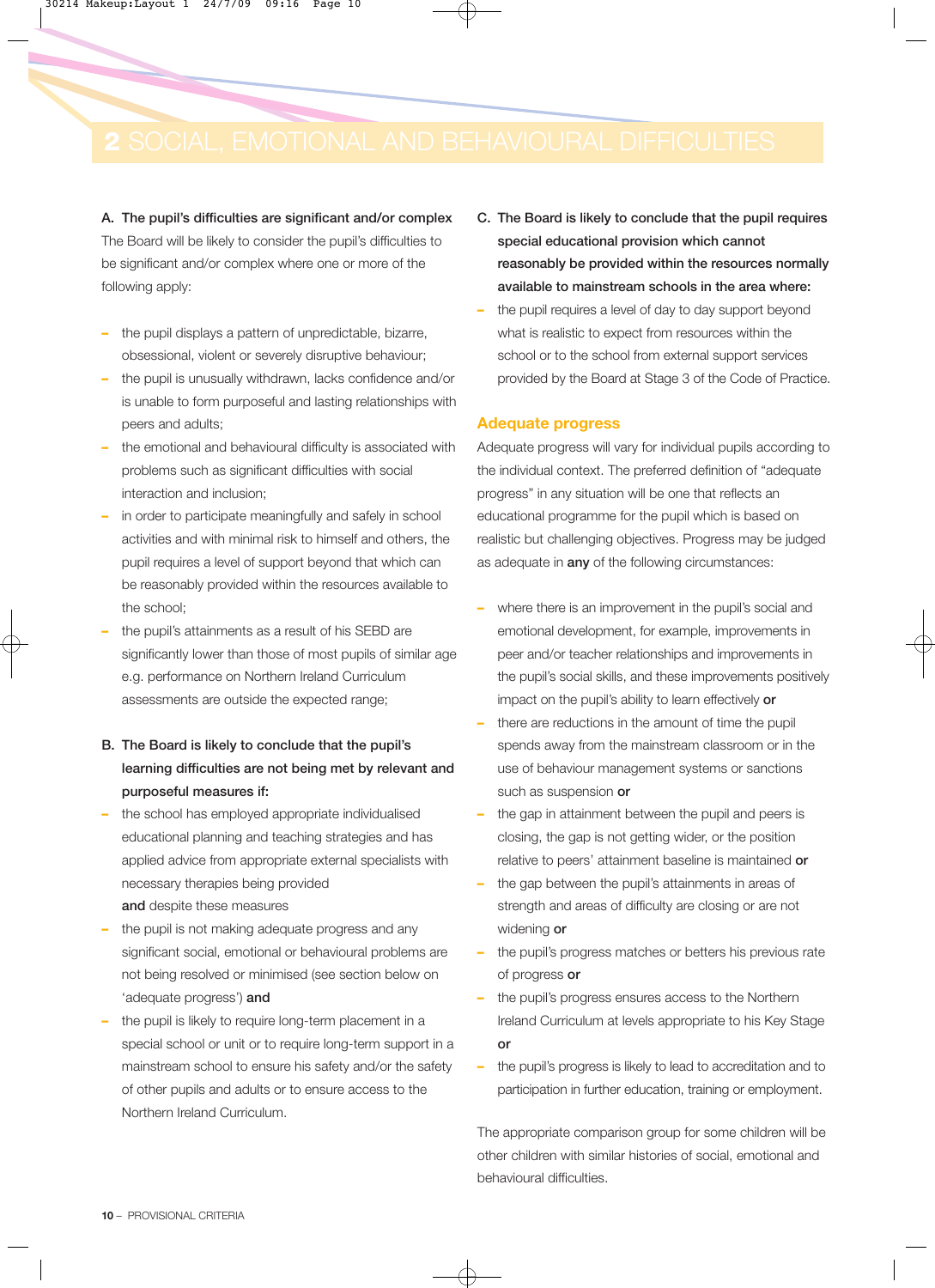## **3** PHYSICAL OR MEDICAL DIFFICULTIES

#### **Introduction**

Some pupils who experience physical or medical difficulties have no major problems in accessing the curriculum and learning effectively. In such cases the pupil will not require a Statement of Special Educational Needs since he/she will not require provision additional to, or otherwise different from, that normally available to pupils in mainstream schools. Their needs may be adequately met by the individualised educational planning and teaching strategies which are commonly applied in schools when pupils may be making slow progress towards the attainment of the learning targets appropriate to their Key Stage in the Northern Ireland Curriculum (ref. Good Practice Guidelines).

On the other hand some pupils with a physical or medical difficulty may have difficulties which will lead the Board to make a Statutory Assessment to determine their special educational needs and the special educational provision required to meet those needs. The pupil may have difficulties such as:

- **–** making progress within the curriculum at the expected rate because of frequent absences from school or the classroom;
- **–** participating in the normal range of classroom or school activities;
- **–** forming relationships with peers; and despite these measures
- **–** concentrating or remaining fully motivated because of the effects of medication or the nature of the physical or medical difficulty.

There may also be difficulties for the school in ensuring the pupil's access to the curriculum without extensive use of specialist materials, aids, equipment, furniture or adaptations to the physical environment of the school or additional adult support. There may also be difficulty ensuring the pupil's safety without additional adult support.

The Board will give careful consideration to making a Statutory Assessment when the evidence supplied by medical officers, teachers, psychologists or therapists indicates that:

- **–** the pupil's difficulties are significant and/or complex (see paragraph A below) and
- **–** the pupil's needs have not been met by relevant and purposeful measures taken by the school and external specialists (see paragraph B below) and
- **–** may call for special educational provision all of which cannot be provided within the resources normally available to mainstream schools in the area (see paragraph C below).
- A. The pupil's difficulties are likely to be significant and/or complex if they have impaired or are likely to impair his progress in educational, social or emotional development and/or his ability to take part in particular classroom activities and/or aspects of school life.
- B. The Board is likely to conclude that the pupil's needs are not being met by relevant and purposeful measures if clear evidence is presented that:
- **–** the school has employed appropriate individualised educational planning and teaching strategies and
- **–** has applied advice from appropriate external specialists and
- **–** necessary therapies are being provided and despite these measures
- **–** the pupil is not making adequate progress (see section below on 'adequate progress') and
- **–** significant social, emotional or behavioural problems associated with medical or physical difficulties are not being resolved or minimised.
- C. The Board is likely to conclude that the pupil requires special educational provision which cannot reasonably be provided within the resources normally available to mainstream schools in the area, if the evidence presented to and examined by the Board indicates that:
- **–** the school will require additional adult assistance to facilitate the pupil's safety in school or to assist the pupil to move around the school or to facilitate access to the curriculum or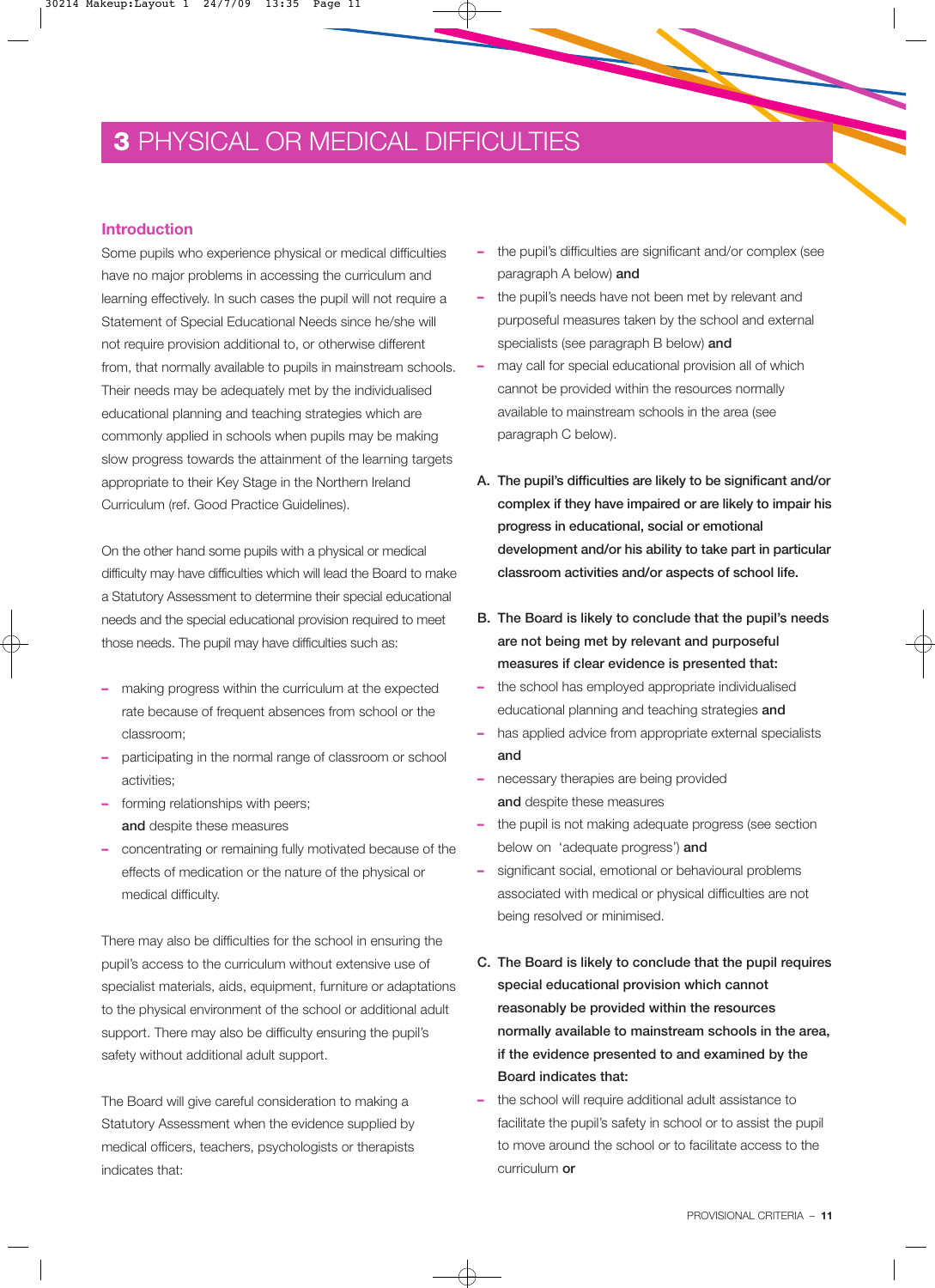- **–** the pupil requires specialist equipment that is not normally available to mainstream schools in the area or
- **–** major adaptations are required to the school environment to enable the pupil to access the curriculum or to facilitate the pupil's safety or
- **–** the pupil is likely to require placement in a special school or unit for pupils with medical or physical difficulties.

#### **Adequate progress**

In this context "adequate progress" can be defined in any or all of the following ways:

- **–** as with general learning difficulties, the adequacy of a pupil's progress can be judged against progress made by his peers, i.e. progress is adequate which closes the gap in attainment between the pupil and his peers, prevents the gap growing wider, or maintains his position relative to peers starting from the same attainment baseline;
- **–** progress can also be judged by comparing the pupil's progress in areas of difficulty with his progress in areas of relative strength i.e. progress is adequate if the gap between the areas of difficulty and strength is closing or is not widening;
- **–** progress is adequate if it matches or betters the pupil's previous rate of progress, ensures access to the Northern Ireland Curriculum, is likely to lead to accreditation and to participation in further education, training or employment;
- **–** adequate progress is that which increases participation, social inclusion and emotional well-being and reduces the time spent away from the mainstream classroom or school.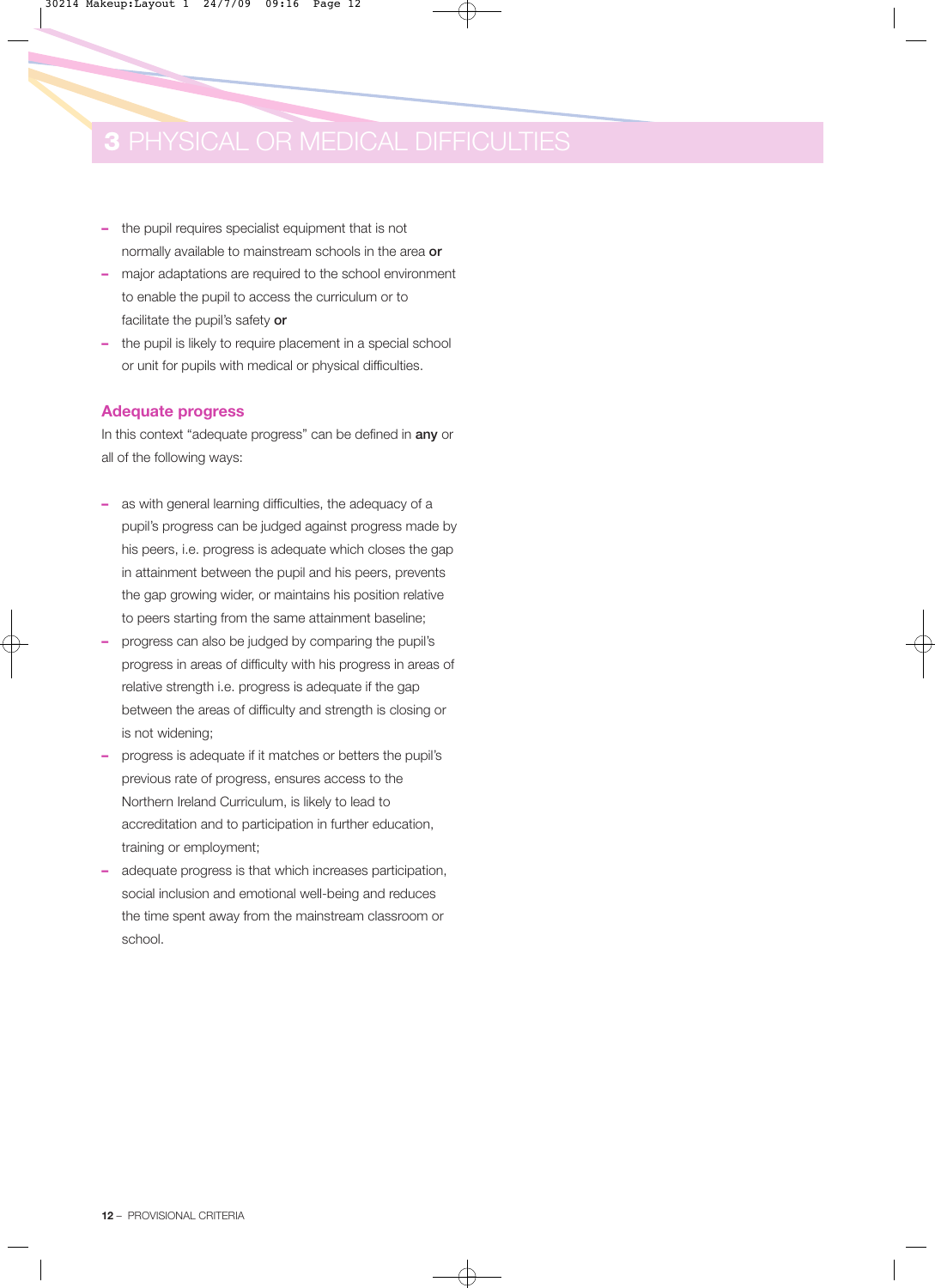## **4** SENSORY IMPAIRMENTS

### **4.1 HEARING DIFFICULTIES**

#### **Introduction**

A significant number of children have some degree of hearing difficulty. Temporary hearing losses are usually caused by the condition known as 'glue ear' and occur most often in the early years; such hearing losses fluctuate and may be mild or moderate in degree. They can seriously compound other learning difficulties. Schools should be alert to such signs as persistently discharging ears.

Permanent hearing losses are usually sensori-neural and vary from mild through moderate, to severe or profound. Children with severe or profound hearing loss may have severe or complex communication difficulties. Early recognition, diagnosis and treatment and specialist support for pupils with hearing difficulties are essential to ensure that the child's language acquisition, academic achievement and emotional development are not adversely affected.

#### **Provision at Stage 3 of the Code of Practice**

Needs will, in the first instance, be met by the deployment of the school's own resources at Stages 1 and 2 of the Code of Practice, together with the advice and support of the Board's support services. A school will also be expected to give due regard to the wide range of guidance and support materials which have been provided by the Department of Education, Education and Library Boards and voluntary organisations in addition to taking cognizance of the 'Good Practice Guidelines'.

In most circumstances therefore provision for pupils with hearing impairments will be made by schools, Education and Library Boards, and/or Health and Social Care Trusts at early stages of the Code of Practice without the need for a Statutory Assessment. Examples of such provision may include:

**–** peripatetic teaching and/or advice from a specialist teacher of the hearing impaired;

- **–** peripatetic teaching and/or advice from a teacher of children with learning difficulties such as literacy difficulties;
- **–** hearing aids and other equipment;
- **–** speech and language therapy;
- **–** the individualised educational planning and teaching strategies which are commonly applied in schools where pupils may be making slow progress towards attainment of the learning targets in the Northern Ireland Curriculum.

#### **Criteria for making a Statutory Assessment**

The Board will consider very carefully the case for a Statutory Assessment of a pupil's special educational needs where the balance of the evidence presented to and examined by the Board (ref. Good Practice Guidelines) suggests that the child's learning difficulties and/or disabilities:

- **–** are significant and/or complex (see paragraph A below) and
- **–** have not been met by relevant and purposeful measures taken by the school and external specialists (see paragraph B below) and
- **–** may call for special educational provision all of which cannot reasonably be provided within the resources normally available to mainstream schools in the area (see paragraph C below).
- A. The Board will be likely to consider the pupil's difficulties to be significant and/or complex if one or more of the following apply:
- **–** there is a medical diagnosis of profound or severe hearing impairment as opposed to a diagnosis of mild or moderate hearing impairment and the hearing impairment is likely to be long term;
- **–** medical intervention has not resulted in the pupil having sufficient ability to cope with the talking and listening demands of normal mainstream school environments and the pupil cannot access the curriculum through the methods of instruction which are normally used in mainstream classes;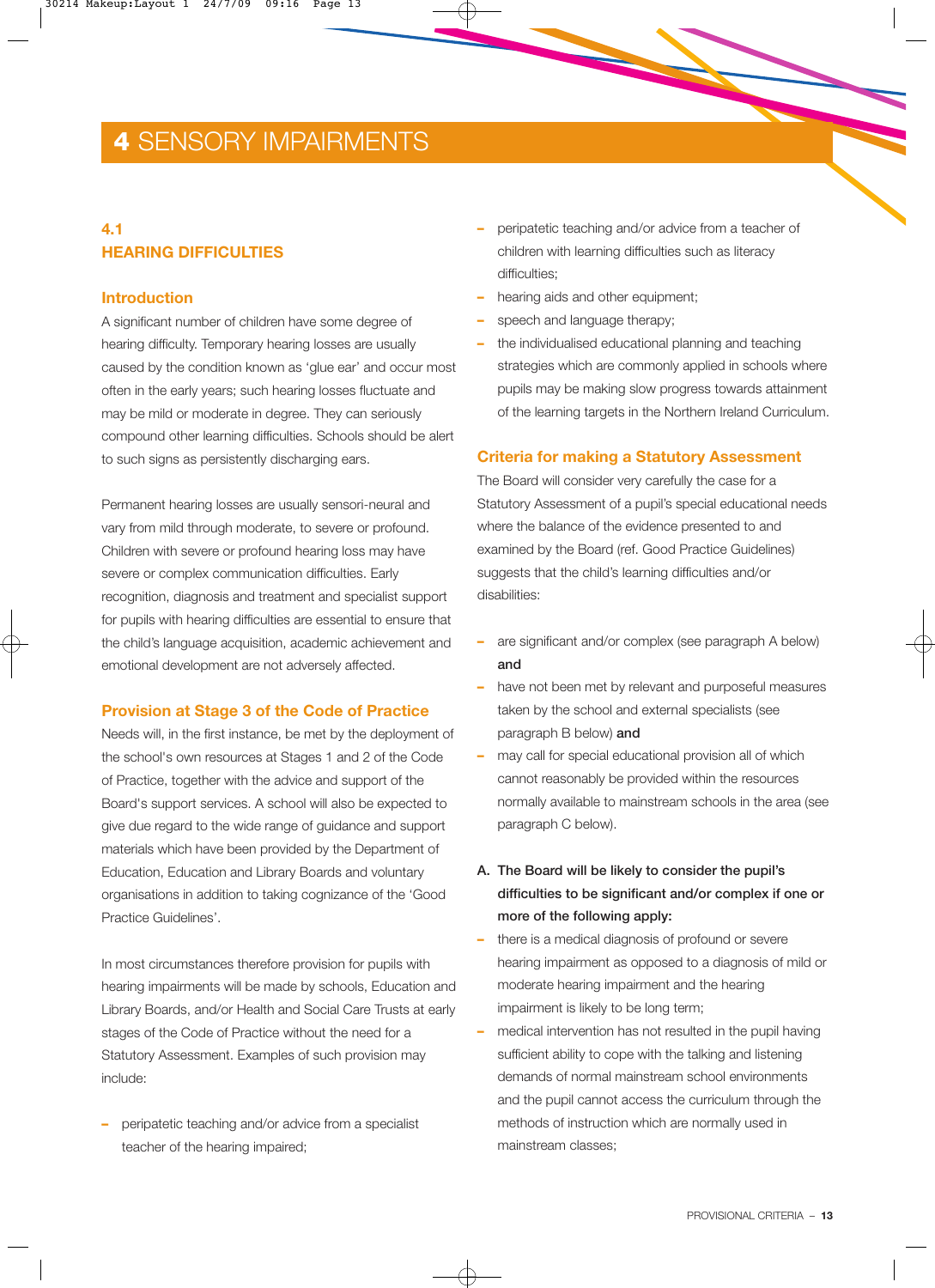- **–** the pupil's attainments (e.g. literacy skills or talking and listening skills) are significantly lower than those of most children of the same age e.g. performance on Northern Ireland Curriculum assessments are outside the expected range or on standardised tests are in the first or second centile;
- **–** some of the pupil's attainments (e.g. literacy skills or talking and listening skills) are significantly lower than expected for children of the same age and general ability;
- **–** in order to participate adequately in school activities the child requires a level of support beyond what is realistic to expect from a school;
- **–** the hearing difficulty is associated with additional developmental problems such as significant difficulties with social interaction and inclusion or emotional or behavioural problems.
- B. The Board is likely to conclude that the pupil's learning difficulties are not being met by relevant and purposeful measures if:
- **–** the school has employed appropriate individualised educational planning and teaching strategies (ref. Good Practice Guidelines) and
- **–** has applied advice from appropriate external specialists and
- **–** any necessary speech and language therapy is being provided

and despite these measures:

- **–** the child is not making adequate progress (see section below on 'adequate progress') or
- **–** there remain significant social, emotional or behavioural problems associated with the hearing impairment.
- C. The Board is likely to conclude that the pupil requires special educational provision which cannot reasonably be provided within the resources normally available to mainstream schools in the area if:
- **–** the pupil requires equipment that is not normally available to mainstream schools in the area or
- **–** the pupil requires a level of day to day support beyond that which it is realistic to expect from the resources available within the school or to the school from support services provided by the Board at Stage 3 of the Code of Practice or
- **–** the provision required is normally only available within a special school or special unit. (This would apply, for example, if the pupil needs to use communication systems such as signing or total communication or needs access to very specialised equipment which can only be provided in a specialised unit/school).

#### **Adequate progress**

The key test of how well a pupil's learning needs are being met will be whether the pupil is making adequate progress. "Adequate progress" will vary for different pupils according to the individual context. Different definitions will be appropriate in different cases. However the preferred definition in any situation will be one that reflects an educational programme for the pupil which is based on realistic but challenging objectives. Progress may be judged to be adequate in **any** of the following circumstances:

- **–** the gap in attainment between the pupil and peers is closing, the gap is prevented from growing wider, or the position relative to peers starting from the same attainment baseline is maintained. (The appropriate comparison group for some pupils will be other pupils with similar histories of hearing impairment) or
- **–** the gap between the pupil's attainments in areas of strength and areas of difficulty is closing or is not widening
- **–** the pupil's progress matches or betters his previous rate of progress
- **–** the pupil's progress ensures access to the Northern Ireland Curriculum at levels appropriate to his Key Stage
- **–** the pupil's progress is likely to lead to accreditation and to participation in further education, training or employment.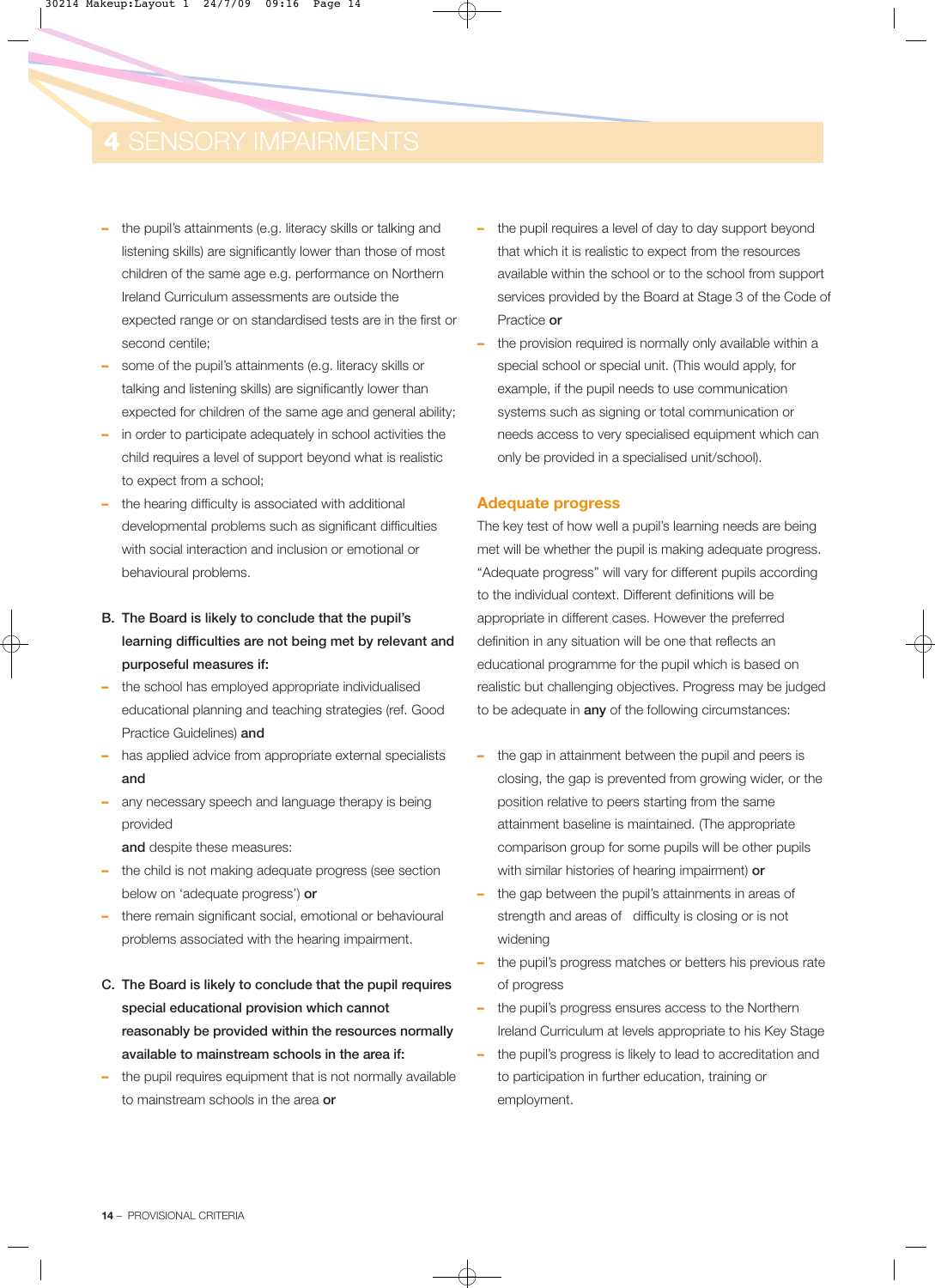### **4.2 VISUAL DIFFICULTIES**

#### **Introduction**

Visual difficulties may take many forms with widely differing implications for a child's development and education. They may range from relatively minor and remedial conditions that are fairly common to partial sight or total blindness. Some children are born blind; others lose their sight, partially or completely, as a result of accidents or illness. With some children their visual impairment is one aspect of a multiple disability. Whatever the cause of the child's impairment, the major issue in identifying and assessing the child's special educational needs will relate to the degree and nature of his or her functional vision, partial sight or blindness, and his or her ability to adapt socially and psychologically as well as to progress in an educational context.

#### **Provision at Stage 3 of the Code of Practice**

Needs will, in the first instance, be met by the deployment of the school's own resources at Stages 1 and 2 of the Code of Practice, together with the advice and support of the Board's support services. A school will also be expected to give due regard to the wide range of guidance and support materials which have been provided by the Department of Education, Education and Library Boards and voluntary organisations in addition to taking cognizance of the 'Good Practice Guidelines'.

In most circumstances therefore provision for pupils with visual difficulties will be made by schools, Boards and/or Health and Social Care Trusts at the early stages of the Code of Practice without the need for a Statutory Assessment. Examples of such provision may include:

- **–** peripatetic teaching and/or advice from a specialist teacher of the visually impaired;
- **–** low vision aids and other equipment;
- **–** peripatetic teaching and/or advice from a teacher of children with learning difficulties such as literacy difficulties:

**–** the individualised educational planning and teaching strategies which are commonly applied in schools where pupils may be making slow progress towards attainment of the learning targets in the Northern Ireland Curriculum.

#### **Criteria for making a Statutory Assessment**

The Board will consider very carefully the case for a Statutory Assessment of a pupil's special educational needs where the balance of the evidence presented to and examined by the Board suggests that the pupil's learning difficulties and/or disabilities:

- **–** are significant and/or complex (see paragraph A below) and
- **–** have not been met by relevant and purposeful measures taken by the school and external specialists (see paragraph B below) and
- **–** may call for special educational provision all of which cannot reasonably be provided within the resources normally available to mainstream schools in the area (see paragraph C below).

Careful consideration will, therefore, be given by the Board to the need to make a Statutory Assessment in circumstances where it is clear that all of the following conditions are satisfied:

A. The pupil's difficulties are significant and/or complex The Board will be likely to consider the pupil's difficulties to be significant and/or complex where there is a medical diagnosis of partial sight or blindness and one or more of

the following apply:

- **–** medical intervention has not resulted in the child having sufficient ability to cope with the visual demands of normal school environments and the pupil cannot access the curriculum through the methods of instruction which are normally used in mainstream classes;
- **–** in order to participate adequately in school activities the pupil requires a level of support beyond what is realistic to expect from a mainstream school;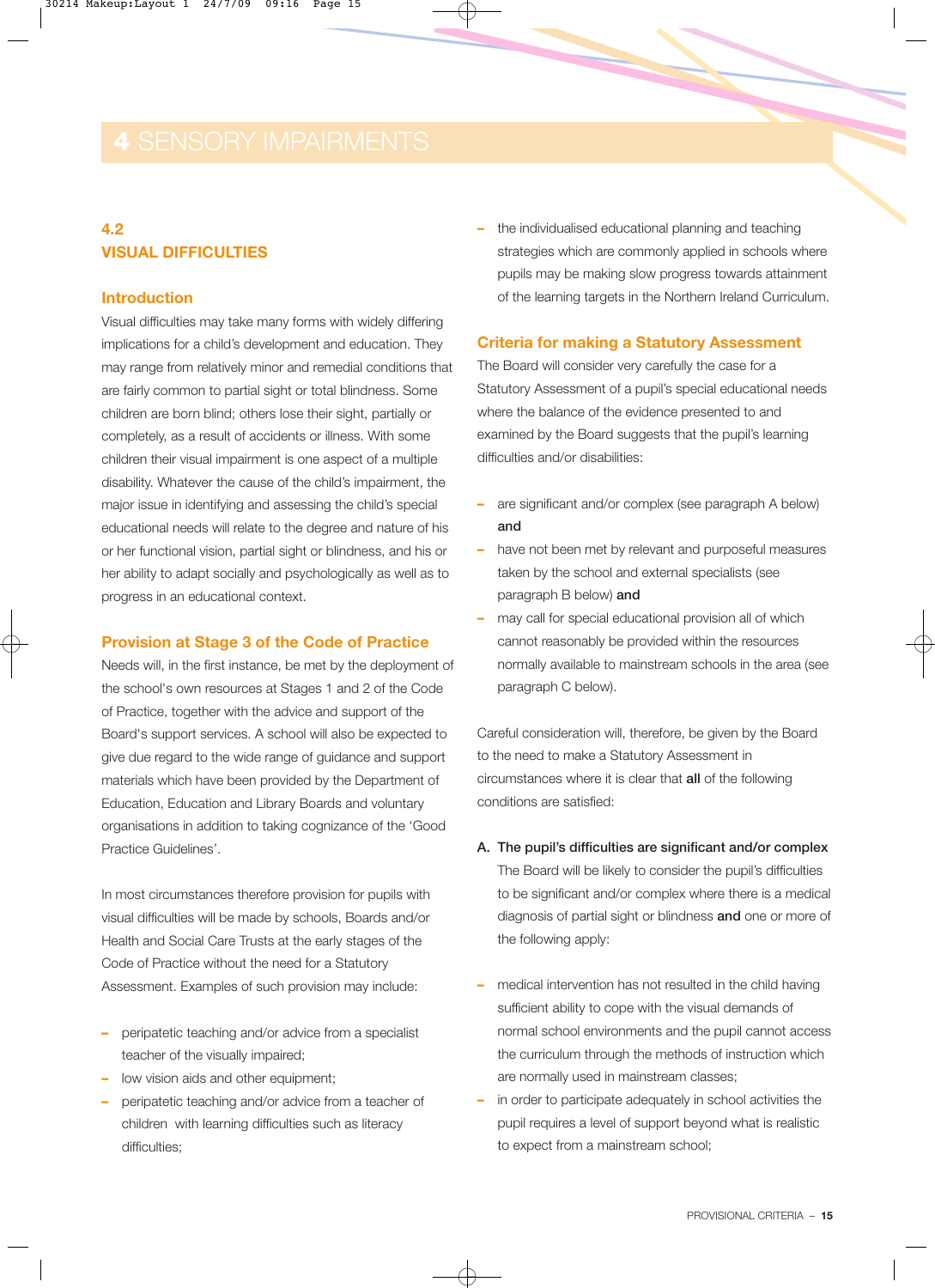- **–** the visual difficulty is associated with additional developmental problems such as significant difficulties with social interaction and inclusion or emotional or behavioural problems;
- **–** some of the pupil's attainments are significantly lower than those of most pupils of similar age and ability e.g. performance on assessments is outside the expected range.
- B. The Board is likely to conclude that the pupil's learning difficulties are not being met by relevant and purposeful measures if:
- **–** the school has employed appropriate individualised educational planning and teaching strategies (ref. Good Practice Guidelines) and
- **–** has applied advice from appropriate external specialists and
- **–** any necessary therapies are being provided and despite these measures
- **–** the pupil is not making adequate progress (see below section on 'adequate progress') or
- **–** there remain significant social, emotional or behavioural problems associated with the visual difficulties which are not being resolved or minimised.
- C. The Board will be likely to conclude that the pupil requires special educational provision which cannot reasonably be provided within the resources normally available to mainstream schools in the area where:
- **–** the pupil requires equipment that is not normally available to mainstream schools in the area or
- **–** the pupil requires a level of support beyond what is realistic to expect from the resources available within the school or to the school from support services provided by the Board at Stage 3 of the Code of Practice or
- **–** the provision required is normally only available within a special school or special unit.

#### **Adequate progress**

The key test of how well a pupil's learning needs are being met will be whether he is making adequate progress. "Adequate progress" will vary for individual pupils according to the individual context. Different definitions will be appropriate in different cases. However, the preferred definition in any situation will be one that reflects an educational programme for the pupil which is based on realistic but challenging objectives. Progress may be judged as adequate in any of the following circumstances:

- **–** the gap in attainment between the pupil and peers is closing, the gap is not getting wider, or the position relative to peer attainment baseline is maintained. (The appropriate comparison group for some children will be other children with similar histories of visual impairment) or
- **–** the gap between the pupil's attainments in areas of strength and areas of difficulty is closing or is not widening or
- **–** the pupil's progress matches or betters his previous rate of progress or
- **–** the pupil's progress ensures access to the Northern Ireland Curriculum at levels appropriate to his Key Stage or
- **–** the pupil's progress is likely to lead to accreditation and to participation in further education, training or employment.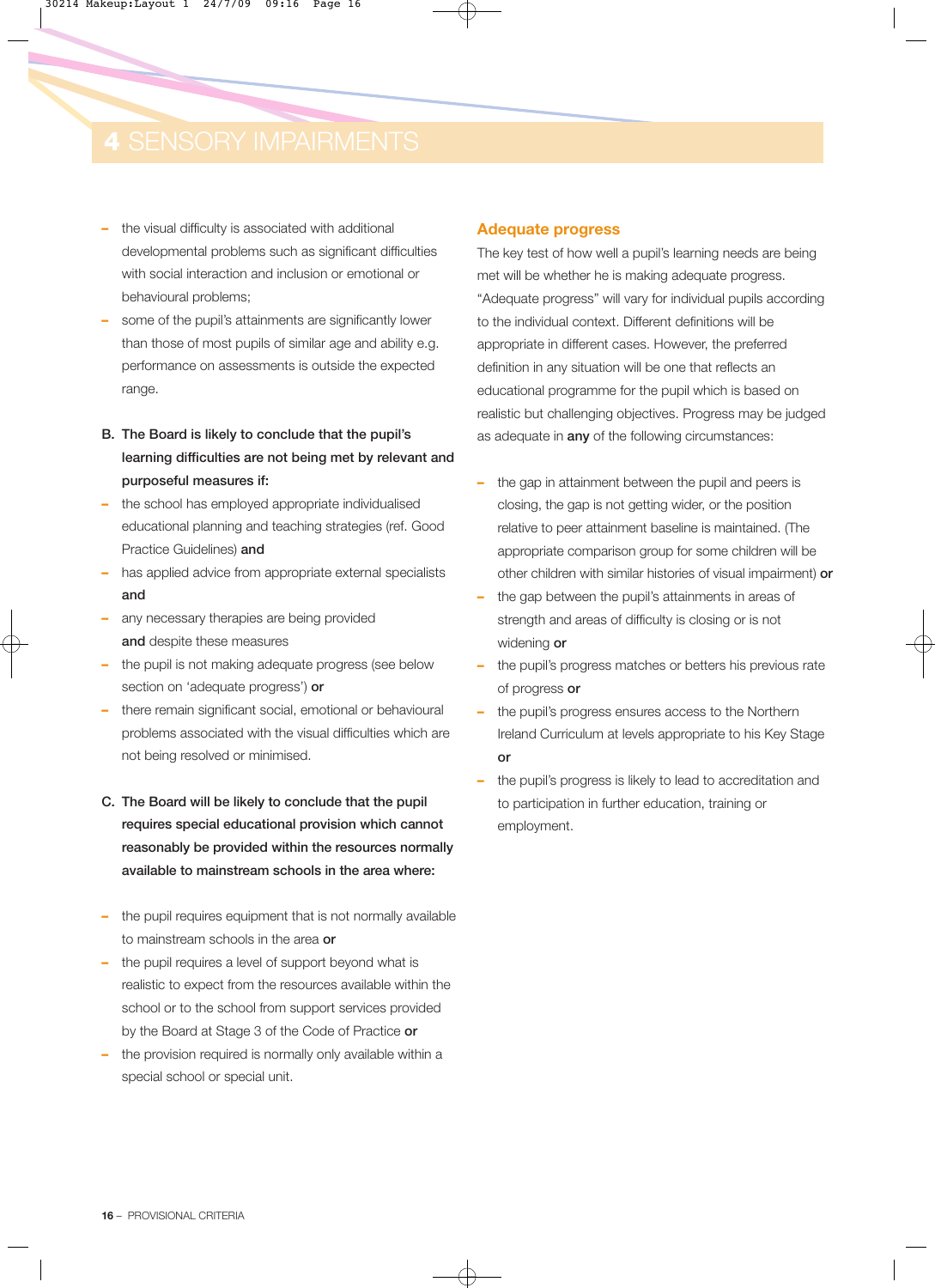## **5 SPEECH AND LANGUAGE DIFFICULTIES**

#### **Introduction**

Some pupils may have significant difficulties in speech and language which are not typical of their general level of performance, especially in other areas of the curriculum. They may gain some skills in some subjects and demonstrate ability in other areas, yet may encounter sustained difficulty in gaining speech and language skills. Such pupils can become severely frustrated and may also have social, emotional and/or behavioural difficulties. They may also have attendant social difficulties or pragmatic language difficulties. Whilst speech and language difficulties may be evident in children experiencing a wide variety of other conditions, for example hearing impairment, moderate learning difficulties, Autistic Spectrum Disorder etc, these criteria are intended for those pupils whose primary area of difficulty is speech and language.

The Board will consider very carefully the case for a Statutory Assessment of a pupil's special educational needs where the balance of the evidence, presented to and examined by the Board (ref. Good Practice Guidelines), suggests that the pupil's speech and language difficulties:

- **–** are significant and/or complex (see paragraph A below) and
- **–** have not been met by relevant and purposeful measures taken by the school and external specialists (see paragraph B below) and
- **–** may call for special educational provision which cannot reasonably be provided from within the resources normally available to mainstream schools in the area (see paragraph C below).

In most circumstances provision for pupils with speech and language difficulties will be made at Stages 1 to 3 of the Code of Practice by the resources normally available to mainstream schools without the need for a Statutory Assessment or Statement of Special Educational Needs.

#### **Criteria for making a Statutory Assessment**

Except in exceptional circumstances, any request for Statutory Assessment will only be considered if the Board is satisfied that attempts have been made to address the pupil's needs at Stages 1 to 3 of the Code of Practice (ref. Good Practice Guidelines). It is expected that any such request will be supported by appropriate evidence, including Education Plans implemented and reviewed at Stages 2 and 3 of the Code of Practice.

- A. The Board will be likely to consider a pupil's speech and language difficulties to be significant and/or complex if the following apply:
- **–** The pupil's primary need is in the area of speech and/or language difficulties and not one of the other categories, for example, moderate learning difficulties or hearing difficulties. and
- **–** The pupil's expressive and/or receptive language skills are at or below the 2nd percentile; however, it is recognised that there may be some children who will be marginally outside this criterion. These children will be considered if there is evidence of a complex interaction of needs (ref Section 7), including an interaction with persistent and severe difficulties with the intelligibility of speech.
- B. The Board is likely to conclude that the pupil's needs are not being met by relevant and purposeful measures if clear evidence is presented that:
- **–** the school has employed appropriate individualised educational planning and teaching strategies and
- **–** has applied advice from appropriate external specialists such as speech and language therapists and/or language support teachers and despite these measures
- **–** the child is not making adequate progress (see section below on 'adequate progress') or
- **–** there remain significant social, emotional, behavioural or pragmatic difficulties associated with the speech and language difficulty.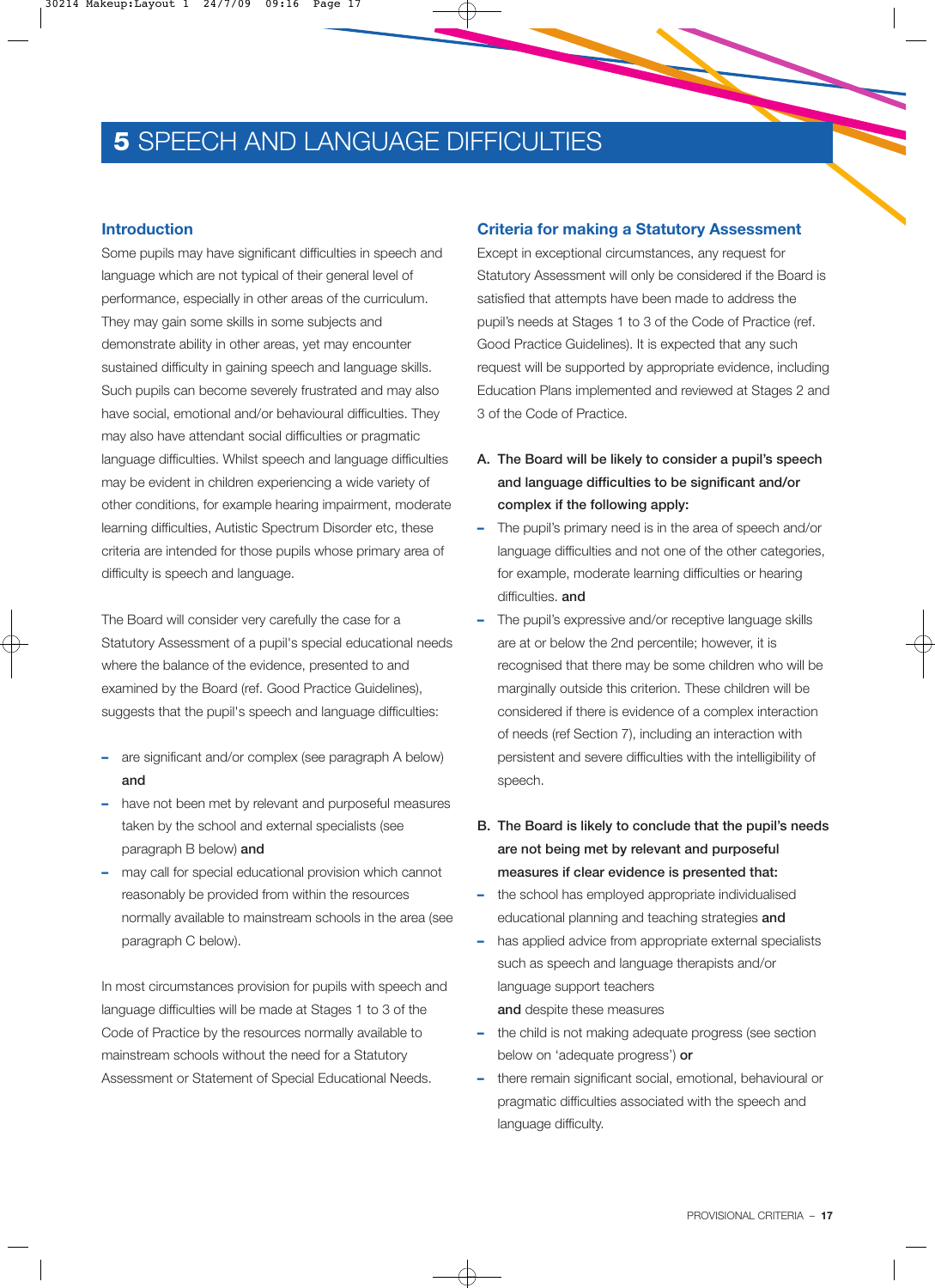## **5 SPEECH AND LANGUAGE DIFFICULTIES**

- C. The Board is likely to conclude that the pupil requires special educational provision, which cannot reasonably be provided within the resources normally available to mainstream schools in the area where:
- **–** the pupil requires a level of support beyond that which it is realistic to expect from the resources available within the school or available to the school from support services provided by the Board at Stage 3 of the Code of Practice or
- **–** the provision required is normally only available within a special unit or special school.

#### **Adequate progress**

The key test of how well a pupil's learning needs are being met will be whether the pupil is making adequate progress. "Adequate progress" will vary for different pupils according to the individual context. Different definitions will be appropriate in different cases. However the preferred definition in any situation will be one that reflects an educational programme for the pupil which is based on realistic but challenging objectives. Progress may be judged to be adequate in **any** of the following circumstances:

- **–** the gap in speech and language skills between the pupil and peers is closing, or the gap is not widening;
- **–** the pupil's progress ensures access to the Northern Ireland Curriculum at levels appropriate to his Key Stage; the pupil's progress is likely to lead to accreditation and to participation in further education, training or employment.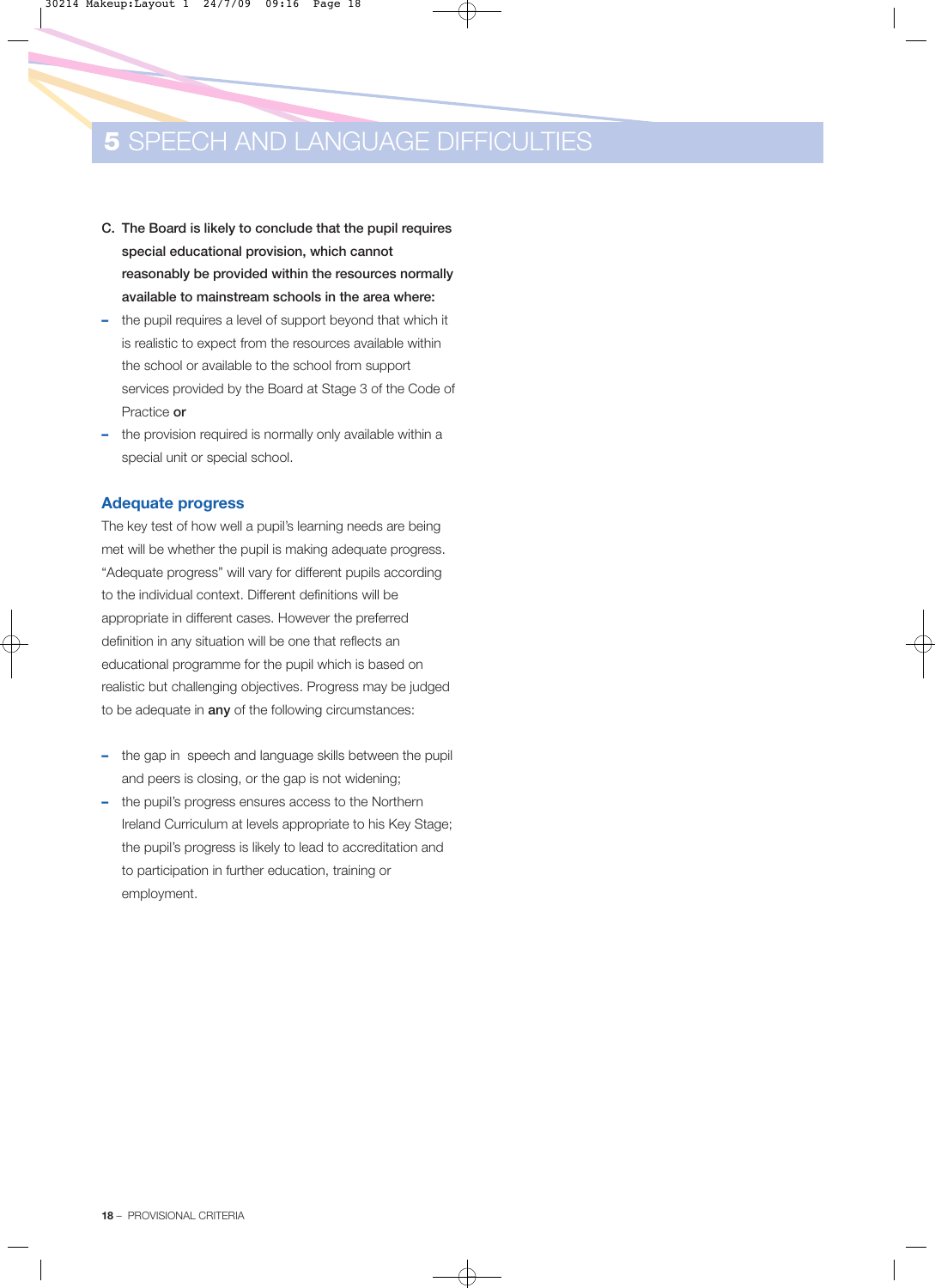## **6** PRE-SCHOOL CHILDREN

#### **Introduction**

The Education (N.I.) Order 1996 requires Boards to identify those children of pre-school age who have or are likely to have special educational needs which will require a Board to make special educational provision for them. "Special educational provision" means –

- (a) in relation to a child who has attained the age of two years, education provision which is additional to or otherwise different from, the educational provision made generally for children of his age in ordinary schools, and
- (b) in relation to a child under that age, educational provision of any kind. (Article 3, Par 4, Education (NI) Order 1996)

Boards will wish to assess and make provision for such children in accordance with the stages of the Code of Practice on the Identification and Assessment of Special Educational Needs. In most circumstances provision for children of pre-school age will be made by Boards, Health and Social Care Trusts and, possibly, by voluntary bodies, at the earlier stages of the Code of Practice and without the need for a Statutory Assessment. Examples of such provision may include:

- **–** pre-school learning/advisory support provided by Board support services;
- **–** support and therapy from Allied Health Professionals;
- **–** specialist playgroup/nursery placement provided by Boards or voluntary agencies;
- **–** placement in mainstream nursery schools or nursery classes provided by Boards.

#### **Northern Ireland Curriculum**

Children at nursery schools and units and in pre-school provision generally, have had experience of a play-based developmental curriculum and nursery schools and units have successfully accommodated the needs of children with a wide range of disabilities and special educational needs.

With the introduction of the revised primary curriculum in September 2007, the capacity to continue to meet these children's needs in the early years of primary school has been strengthened. The Foundation Stage (Nursery, Years 1 and 2) of the curriculum is a developmental, play-based curriculum which is designed to accommodate a wide range of abilities; a wide range of learning styles; a wide range of rates of learning. Children who, for example, have cognitive and learning difficulties, communication difficulties, difficulties with motor development etc. which may, in the past, have required them to be considered for alternative placement or additional support in mainstream schools and which may have required the Board to make a Statutory Assessment with a view to maintaining a Statement of Special Educational Needs, should now, ordinarily, be able to be accommodated within the Foundation Stage of the curriculum.

Under the requirements of the Special Educational Needs and Disability (NI) Order (2005), schools are expected to make reasonable adjustments and accommodations to ensure that this takes place. If a school or nursery school feels that it is unable to cope with a child's difficulties within the Foundation Stage of the Northern Ireland Curriculum, it will be expected to provide a **clear and explicit case** setting out why it is unable to do so.

The Board will expect such a case to detail the areas of the curriculum with which the child cannot cope; the teaching strategies which have been adopted to accommodate his/her difficulties; the reasonable adjustments which the school has made; and a detailed account of the child's progress towards the targets set out in the curriculum.

#### **Implications for Board Practice**

Given the issues addressed above, it is the view of the Boards that the vast majority of children with special educational needs will be able to be accommodated within nursery schools and units and within the Foundation Stage of the curriculum in mainstream primary schools and will not require provision which is additional to or otherwise different from the provision made generally for children of their age in mainstream schools. It will therefore not be necessary for the vast majority of children at this stage to be assessed with a view to the Board maintaining a Statement of Special Educational Needs.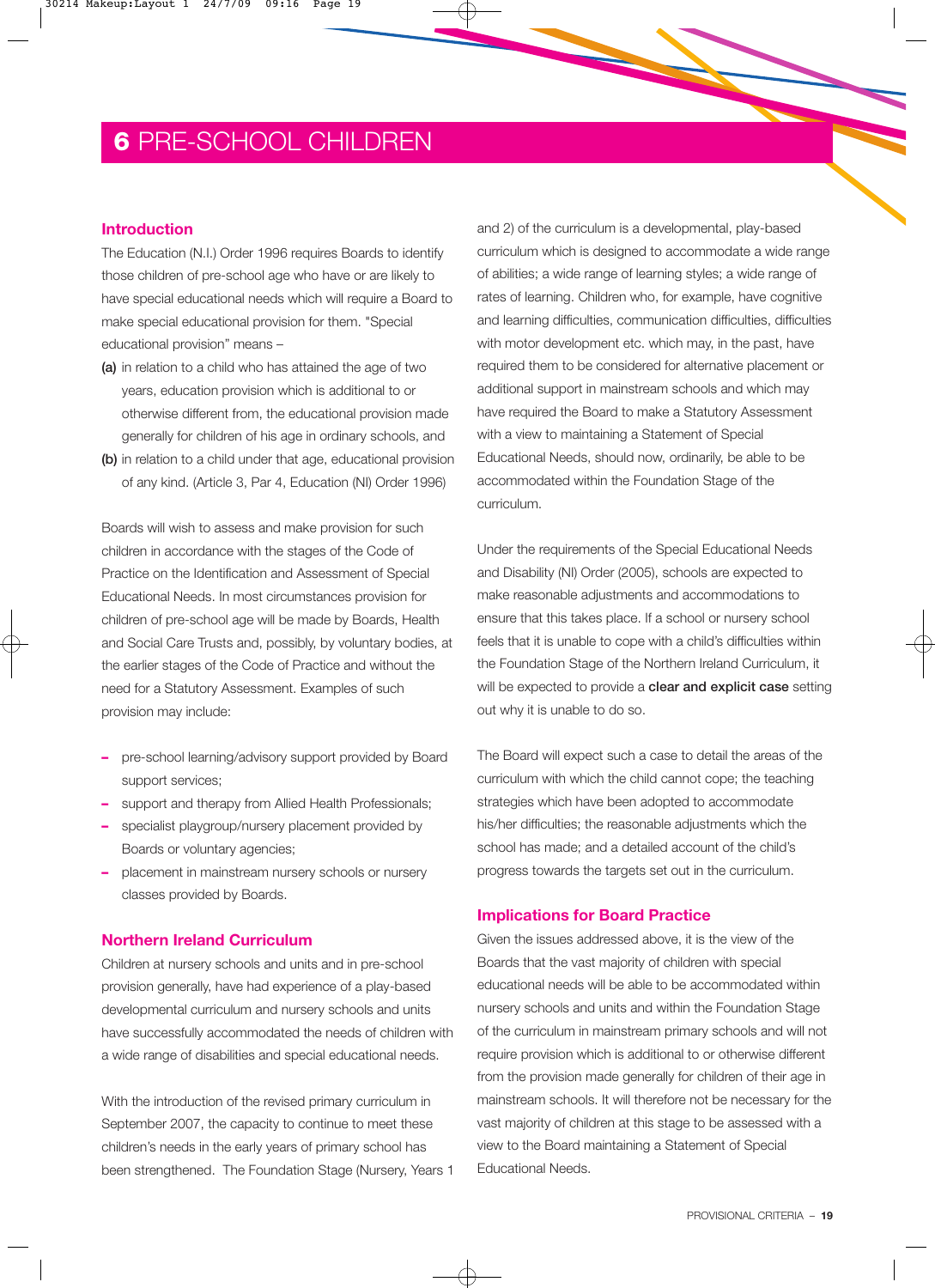## **6** PRE-SCHOOL CHILDREN

Boards recognise that there may be children who, because of:

- **–** physical or medical difficulties or
- **–** severe social, emotional or behavioural difficulties or
- **–** severe social and communication difficulties or
- **–** severe development delay which is likely to indicate severe learning difficulties or
- **–** severe sensory difficulties or
- **–** a complex interaction of needs,

may require provision additional to or otherwise different from that generally available to children of their age in school or nursery. Such children are likely to be identified by medical officers and/or educational psychologists. Boards will continue to consider the needs of such children for a Statutory Assessment with a view to the Board maintaining a Statement of Special Educational Needs. Boards will also give consideration to exceptional circumstances drawn to its attention in respect of children outside these categories and consider whether the special educational needs of these children require the Board to carry out a Statutory Assessment. Boards will also consider carefully requests for Statutory Assessment made by parents who believe that their child requires provision which is not likely to be available in mainstream schools.

*The Board will give careful consideration to making a statutory assessment when the evidence supplied by medical officers, teachers, psychologists, therapists etc. indicates that:*

- **–** the child has a recognised medical or physical condition which is likely to require special educational provision to be made for him;
- **–** the child has a sensory disability which is likely to require special educational provision to be made for him;
- **–** there is evidence of a developmental delay or a developmental anomaly which is likely to require special educational provision to be made for him.

Evidence of these difficulties will normally be brought to the attention of the Board by the designated medical officer of the appropriate Health and Social Care Trust, by the principal of a nursery school or primary school with a nursery unit, by parents or by an educational psychologist. In circumstances where a request for a Statutory Assessment is made because the child is thought to have a learning difficulty, the Board will, ordinarily, require a report from an educational psychologist. Referrers will be asked to provide prima facie evidence indicating that the child requires, or is likely to require, special educational provision which is additional to, or otherwise different from, that normally provided for children of his age in mainstream nursery and primary schools.

### Guidelines for staff in Education and Library Boards and Health and Social Care Trusts referring pre-school children for Statutory Assessment

A referral for Statutory Assessment at Stage 4 of the Code of Practice may be appropriate:

- a) if the child has a learning difficulty which means that he will be unable to access the Foundation Stage of the curriculum supported by the resources normally available to mainstream schools and nursery schools or
	- **-** the child is likely to require additional adult assistance to ensure access to the curriculum or to the social and play opportunities normally available in nursery or primary schools;
- b) if a child has a physical disability which clearly means that he will require:
	- **-** additional adult assistance to ensure the child's safety in school or to assist the child's movement around the school or to ensure access to the curriculum or to the social and play opportunities normally available in nursery or primary schools (If additional adult assistance is required it is important to specify the reasons for the recommendation). It should be noted that account will be taken of existing adult assistance present in the class. or
	- **-** placement in a school for children with physical disabilities;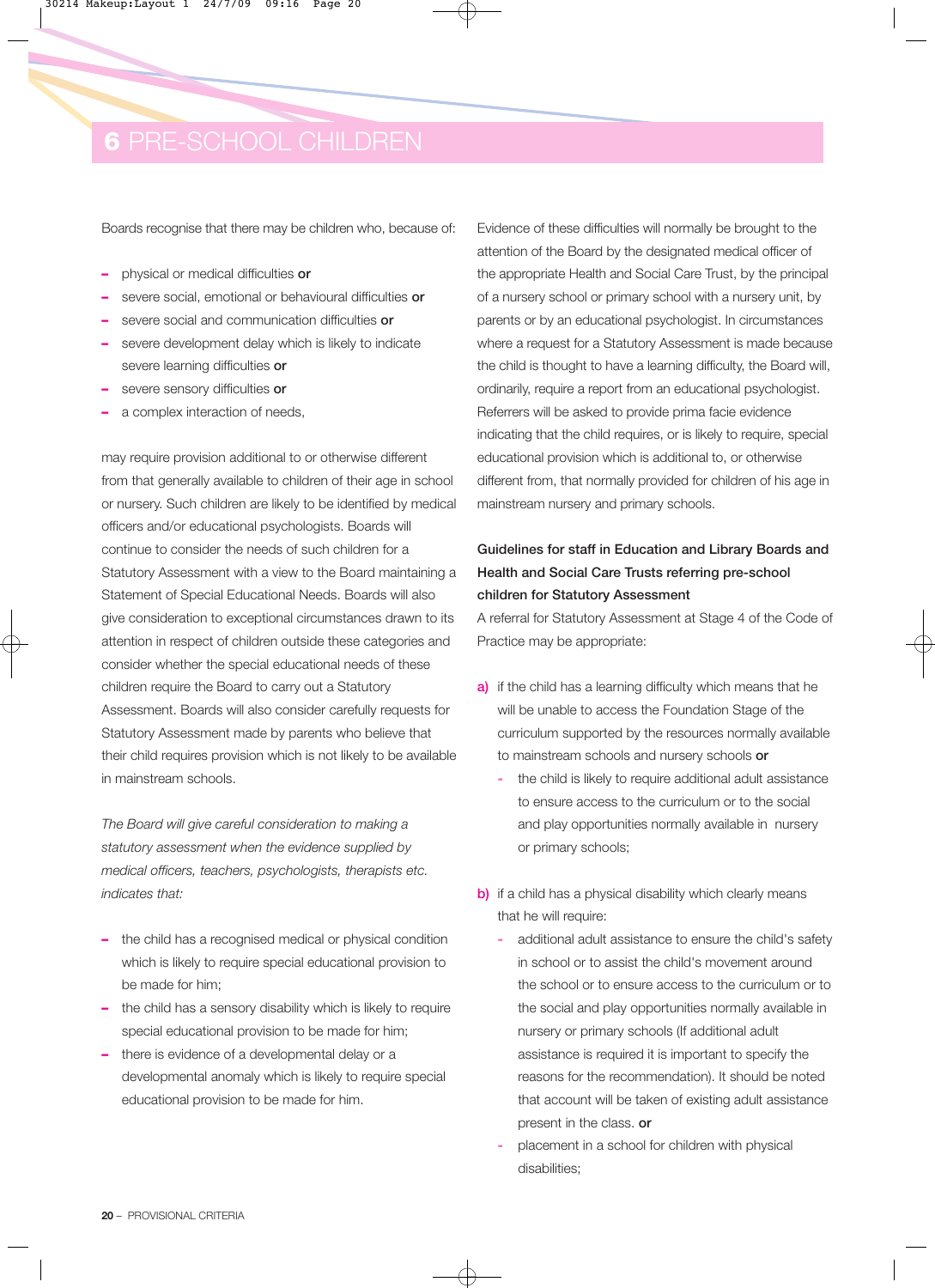## **6** PRE-SCHOOL CHILDREN

- c) if the child has a moderate to severe medical difficulty: which is likely to have a significant impact on his educational development because he may be unable to engage in normal activities; that there will be significant interference with normal development; that he will have difficulty attending school or nursery school on a regular basis; or may not be able to participate fully in the curriculum and the wider social and play activities of the school or nursery school. A Statutory Assessment may be required where it is likely that the child will need:
	- **-** additional adult assistance to ensure the child's safety and well-being in school/nursery school or to assist the child's movement around the school or to ensure access to the curriculum or to the social and play experiences normally available to children in nursery/primary schools or
	- **-** a placement in a school or unit for pupils with medical difficulties;
- d) if the child has a moderate to severe hearing loss which clearly means that he will require:
	- **-** additional adult assistance to ensure access to the curriculum or to the social and play opportunities normally available in nursery and primary schools or
	- **-** placement in a school for pupils with hearing impairment or in a partially hearing unit;
- e) if the child has a moderate to severe visual impairment which clearly means that he will require:
	- **-** additional adult assistance to ensure the child's safety in school/nursery school or to assist the child's movement around the school or to ensure access to the curriculum and to the social and play opportunities normally available in nursery and primary schools or
	- **-** placement in a school or unit for pupils with visual difficulties:
- f) if the child has a severe speech and language difficulty which is likely to impede the child's access to the curriculum or to the social and play opportunities normally available in nursery and primary schools and/or

is likely to impede the development of relationships with other children or adults. The child is likely to require:

- **-** additional adult assistance to ensure access to the curriculum or to the social and play opportunities normally available in nursery and primary schools or
- **-** placement in a school or unit for pupils with speech and language difficulties;

(NB. A severe speech and language difficulty is normally indicated where the child has delayed or disordered language development causing significant difficulty in communicating or being communicated with outside the home).

- g) if the child has severe social, emotional or behaviour problems or a developmental anomaly which is likely to impede his ability to have full access to the curriculum or to the social and play opportunities normally available in nursery and primary schools, or impede his ability to develop appropriate relationships with other children and adults, and to take part safely in the activities of the school/nursery school or
	- **-** the child is likely to require additional adult assistance to ensure his safety or that of other children or adults or
	- **-** the child is likely to require placement in a unit for children with social and communication difficulties or ASD.

(NNB. Severe social, emotional and behavioural problems are normally taken to mean long term behaviour difficulties which make it difficult for the child to function safely without risk to himself or other children or adults without special provision or supervision e.g. severe attention deficit/hyperactivity disorder [ADD/ADHD], severe pervasive developmental disorders such as Autistic Spectrum Disorder (ASD) or conduct disorders).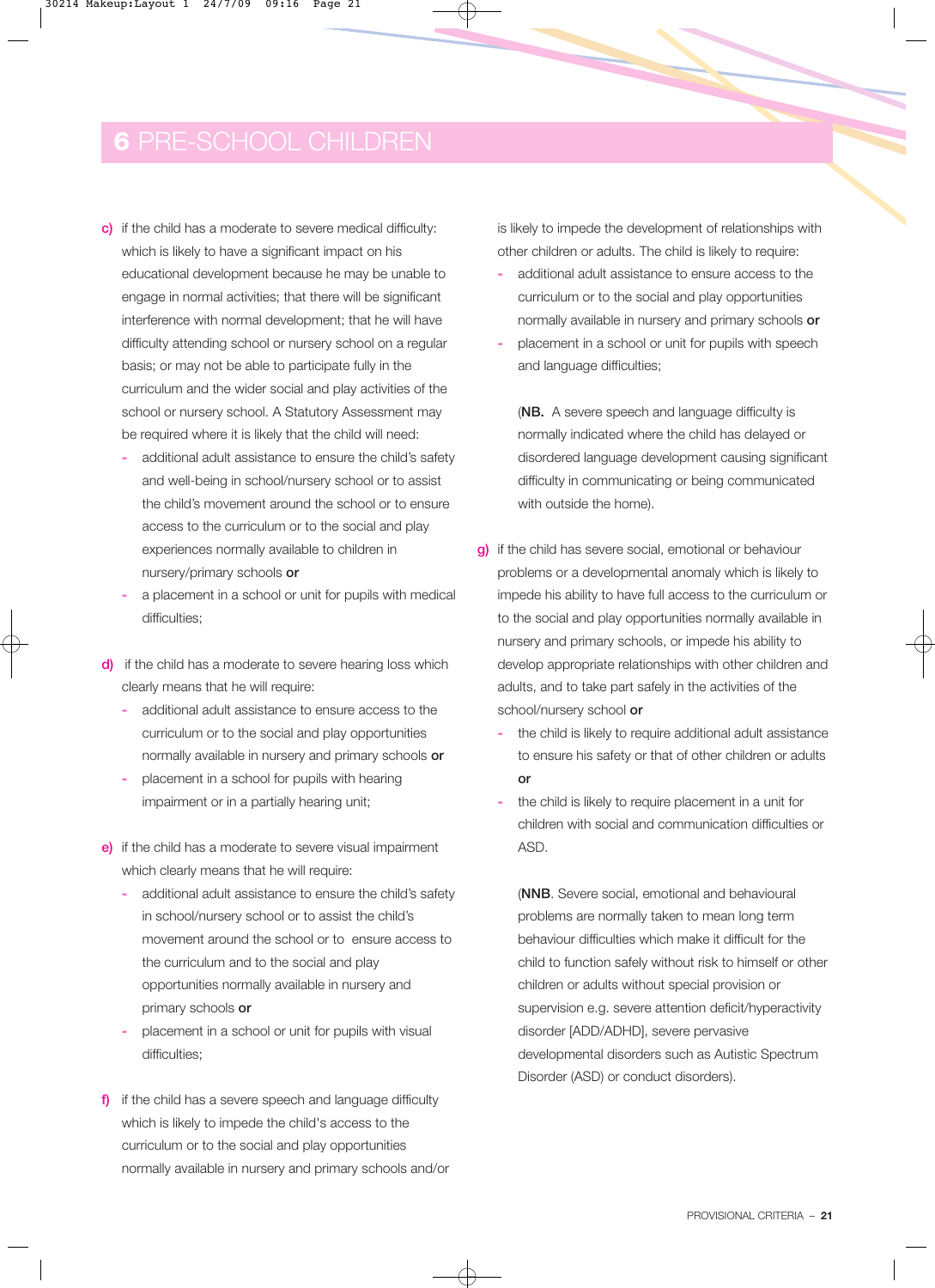## **7** COMPLEX INTERACTION OF NEEDS: GUIDANCE ON **7** STATUTORY ASSESSMENT

#### **Introduction**

The preceding criteria are set out in separate sections but in practice pupils often present with more than one difficulty. In applying criteria, the Board will, in the vast majority of cases, use those relating to the primary need of the child or young person. In some instances, however, children and young people may present with primary special educational needs that in themselves do not meet criteria for making a Statutory Assessment, but may nevertheless present with a number of difficulties whose complex interaction may be a significant barrier to learning and to accessing the curriculum.

The following section provides guidance to assist in making decisions about those pupils whose primary needs do not meet the individual criteria but whose needs are showing a complex interaction and may be a significant barrier to their learning and to accessing the curriculum.

#### **Guidance for making a Statutory Assessment**

The Board will consider very carefully the case for Statutory Assessment of a pupil's special educational needs where the balance of evidence, presented to and examined by the Board (ref. Good Practice Guidelines), suggests that the pupil's special educational needs:

- **–** show a complex interaction which may be a significant barrier to learning and to accessing the curriculum;
- **–** have not been met by relevant and purposeful measures or reasonable adjustments taken by the school and external specialists (ref. Good Practice Guidelines);
- **–** may call for special educational provision which cannot reasonably be provided from the resources normally available to mainstream schools in the area.

Needs will, in the first instance, be met by the deployment of the school's own resources at Stages 1 and 2 of the Code of Practice, together with the advice and support of the Board's support services. A school will also be expected to give due regard to the wide range of guidance and support materials which have been provided by the Department of Education, Education and Library Boards and voluntary organisations in addition to taking cognizance of the 'Good Practice Guidelines'.

In most circumstances therefore provision for pupils with a complex interaction of needs will be made at Stages 1, 2 and 3 of the Code of Practice by the resources normally available to mainstream schools without the need for a Statutory Assessment (ref. Good Practice Guidelines).

Careful consideration will, therefore, be given by Boards to the need for a Statutory Assessment in circumstances where it is clear that the following conditions are met:

#### **Complex interaction of needs**

The Board may consider a case where:

- **–** Clear evidence is presented which shows that the pupil has more than one of the following difficulties whose levels of significance are close to the threshold for Statutory Assessment in any of the recognised areas of special educational need, i.e.
	- **-** Learning Difficulties
	- **-** Specific Learning Difficulties
	- **-** Social, Emotional and Behavioural Difficulties
	- **-** Physical or Medical Difficulties
	- **-** Hearing Difficulties
	- **-** Visual Difficulties
	- **-** Speech and Language Difficulties
- **–** The evidence presented should show clearly that:
- a) The pupil's special educational needs do not meet the criteria for any of the individual areas of special educational need but that they should be considered under the Complex Interaction of Needs Guidance;
- b) The complex interaction of needs should be clearly set out in evidence to show:
	- **-** the needs that are interacting and (ii) the implications of that interaction for the pupil's learning and access to the curriculum. Except in exceptional cases evidence should include measurement data, which may clarify and /or strengthen the case.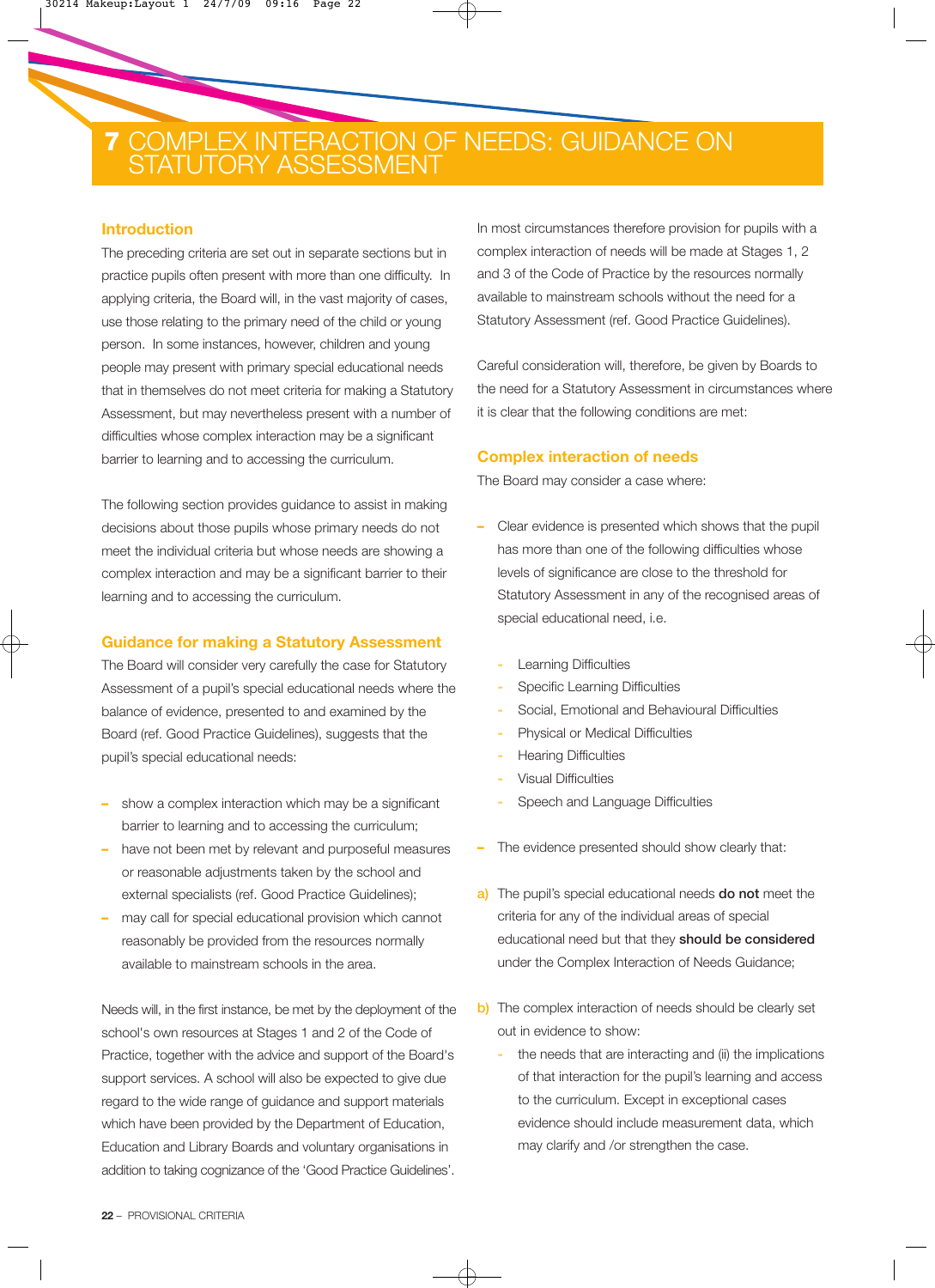c) The school has put in place relevant and purposeful measures and reasonable adjustments and the pupil has not made adequate progress.

Further notes:

- **–** When considering such cases moderating procedures should be put in place within services and/or Boards.
- **–** When a Statement of Special Educational Needs is issued under this guidance the category for recording to be used is 'Other'.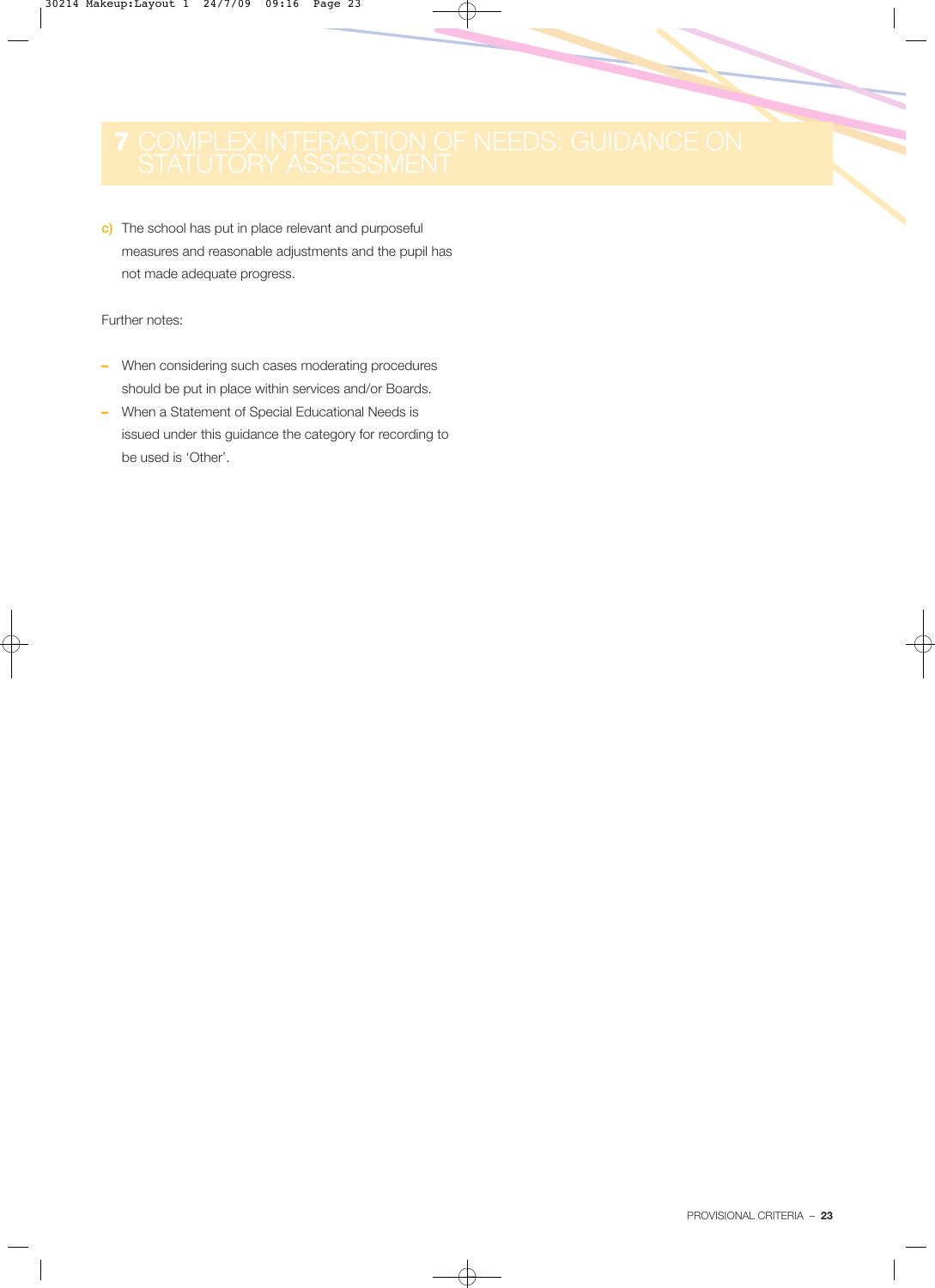## **8** APPENDICES

#### **APPENDIX 1**

#### Regional Criteria for Making Statutory Assessments – Review Group Membership

| <b>Name</b>             | <b>Job Title</b>                                      | Organisation     |
|-------------------------|-------------------------------------------------------|------------------|
| Mr G McGeagh (Chairman) | Assistant Senior Education Officer                    | <b>NEELB</b>     |
| Mr M Clarke             | Principal Educational Psychologist                    | <b>BELB</b>      |
| Mrs J Trotter           | Assistant Senior Education Officer                    | <b>BELB</b>      |
| Mr R M Crozier          | <b>Principal Educational Psychologist</b>             | <b>NEELB</b>     |
| Mrs B Dorrity           | Adviser (Special Education)                           | <b>NEELB</b>     |
| Mr S Irvine             | Principal Educational Psychologist                    | <b>SEELB</b>     |
| Mr J Shivers            | Adviser (Special Education) (until June 2008)         | <b>SEELB</b>     |
| Mrs S Skelton           | Assistant Senior Education Officer (from Sept 2008)   | <b>SEELB</b>     |
| Mr S Rooney             | Principal Educational Psychologist                    | <b>SELB</b>      |
| Mrs V Young             | <b>Assistant Senior Education Officer</b>             | <b>SELB/WELB</b> |
| Mrs C Maguire           | Assistant Senior Education Officer                    | <b>WELB/SELB</b> |
| Mrs P McDermott         | Assistant Senior Education Officer (until April 2008) | <b>WELB/SELB</b> |

### **APPENDIX 2**

Areas of Special Educational Need: Department of Education 2005. Recording Children with Special Educational Needs

The Department of Education has identified seven 'areas' of Special Educational Need and, within each area, a number of SEN categories.

#### 1. Cognitive and Learning

- **–** Dyslexia/Specific Learning Difficulties
- **–** Dyscalculia
- **–** Dyspraxia/Developmental Co-ordination Disorder
- **–** Mild Learning Difficulties
- **–** Moderate Learning Difficulties
- **–** Severe Learning Difficulties
- **–** Profound & Multiple Learning Difficulties
- **–** Unspecified Cognitive and Learning Difficulties

#### 2. Social, Emotional & Behavioural

- **–** Social, Emotional & Behavioural Difficulties
- **–** ADD/ADHD

#### 3. Communication and Interaction

- **–** Speech and Language Difficulties
- **–** Autism
- **–** Aspergers

#### 4. Sensory

- **–** Severe/profound hearing loss
- **–** Mild/moderate hearing loss
- **–** Blind
- **–** Partially sighted
- **–** Multi-sensory Impairment

#### 5. Physical

- **–** Cerebral Palsy
- **–** Spina bifida and/or hydrocephalus
- **–** Muscular dystrophy
- **–** Significant accidental injury
- **–** Other physical

#### 6. Medical conditions/Syndromes

- **–** Epilepsy
- **–** Asthma
- **–** Diabetes
- **–** Anaphylaxis
- **–** Down
- **–** Other medical conditions/syndromes
- **–** Interaction of complex medical needs
- **–** Mental Health Issues
- 7. Other

**24** – PROVISIONAL CRITERIA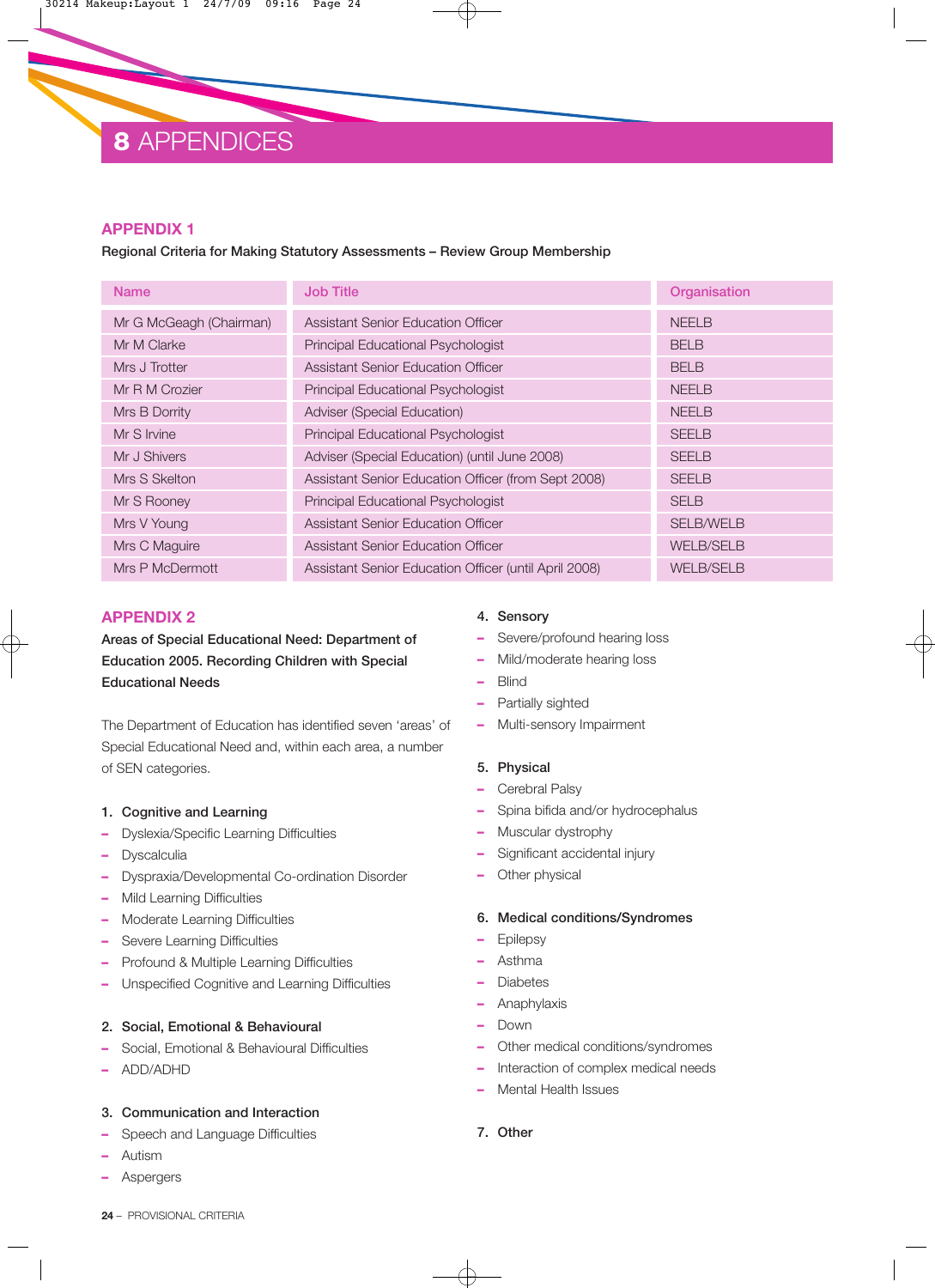## **8** APPENDICES

#### **APPENDIX 3**

#### Comparison of Special Educational Need Descriptors

Categories of Special Educational Needs - The Code of Practice on the Identification and Assessment of Special Educational Needs

Areas of Special Educational Needs - Recording Children with Special Educational Needs

| Department of Education 1998                                                              | Department of Education 2005      |  |
|-------------------------------------------------------------------------------------------|-----------------------------------|--|
| Learning difficulties<br>-Moderate learning difficulties<br>-Severe learning difficulties | Cognitive and Learning            |  |
| <b>Specific Learning Difficulties</b>                                                     | Cognitive and Learning            |  |
| <b>Emotional and Behavioural Difficulties</b>                                             | Social, Emotional and Behavioural |  |
| Speech and Language Difficulties                                                          | Communication and Interaction     |  |
| Sensory Impairment<br>- Hearing Difficulties<br>- Visual Difficulties                     | Sensory                           |  |
| Physical disability/medical conditions                                                    | Physical                          |  |
| Physical disability/medical conditions                                                    | Medical Conditions/Syndromes      |  |
| Pre-school children with developmental difficulties                                       |                                   |  |
|                                                                                           | Other                             |  |

In the table above the descriptors are aligned as far as possible in a manner which indicates which are of equivalent meaning. In some cases the equivalence is less perfect than others. Specific Learning Difficulties (1998) for example is set alongside the area of Cognitive and Learning (2005). Within the area of Cognitive and Learning needs (2005) Specific Learning Difficulties/Dyslexia is treated as one of a number of categories of need.

The recording system in the 2005 document recognises that children may have special educational needs in more than one area, so for some children "primary" needs as well as "secondary" needs may be recorded.